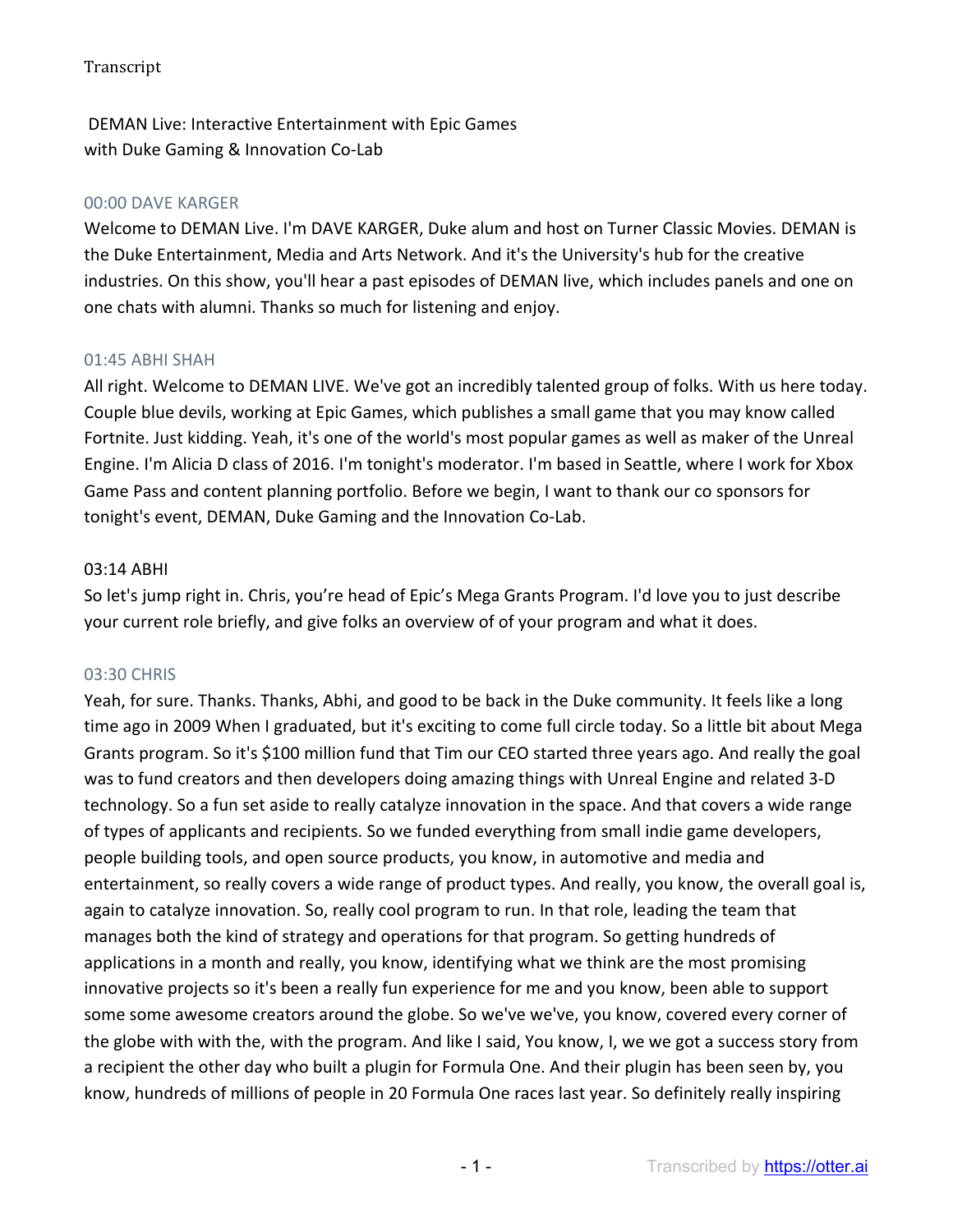program to be a part of. And I think we're very much in the early innings of real time 3-D as Unreal Engine is an important piece of that. So it's, it's been an exciting ride for me so far.

#### 05:29 ABHI

Sweet. And yeah, it seems like the program, yes, spans industries, game developers, but also creators beyond gaming. But just in general, like going to gaming kind of more specifically. Now, there's a broad audience here today, Duke students, you know, what pathways do you recommend for starting your career in gaming? You know, a lot of people may not necessarily think of gaming as a job right immediately. But it is, yeah, totally place where you could have a career? How do you? How would you recommend kind of breaking in? Yeah, it's a really good question.

### 06:03 CHRIS

The cool thing about gaming is, I mean, I was a big gamer, when I was younger, in my high school and college years are playing Halo and central campus with my friends at Duke. So it really brings me back. But, you know, I think that gaming, we're starting to see the lines blur, and in terms of interactive, interactive media, and entertainment. So I think the experience that you can see when you go to the movie theater is starting to blur that have with the video game, and it's all just gonna become one big, cool ecosystem. And I think as a result, what I've seen about with gaming is that it's a really unique industry, you have, you have the creative side, the folks that are developing the games and building the artwork, and actually, you know, creating that part, then you have the folks that are working on how do we get this to an audience and scale? And what are the monetization models look like. And then, you know, my entry point was, was more on the strategy side of things. So I was in management consulting before coming over to Epic. So I joined more on the Strategy and Finance side of the organization. And that has evolved into this Mega Grants role. And Epic is a unique place where there's just so much room for growth, that I think there's a lot of cool opportunities that pop up on the way. So I think my advice would just be there's many entry points and whatever you're passionate about, and wherever your skills align, I think just going out there and finding cool opportunities, whether it's at a large triple A game studio, whether it's a small, scrappy startup, I think there's no shortage of opportunities. And, you know, just, just be proactive. I think there's, there's lots of stuff out there that you can get involved in.

### 07:43 ABHI

Yeah, I love that. I love the idea of there being many entry points. Yeah, I love that you talked about your, your background in management consulting and how that was a direction, I do want to switch over to Karen, you know, who maybe took more of a traditional creative path and, and wound up at Epic with Karen, I would love to hear about your story, your journey and how your career experiences, Pixar, Google and how you ended up at Epic, we'd love to hear about your path.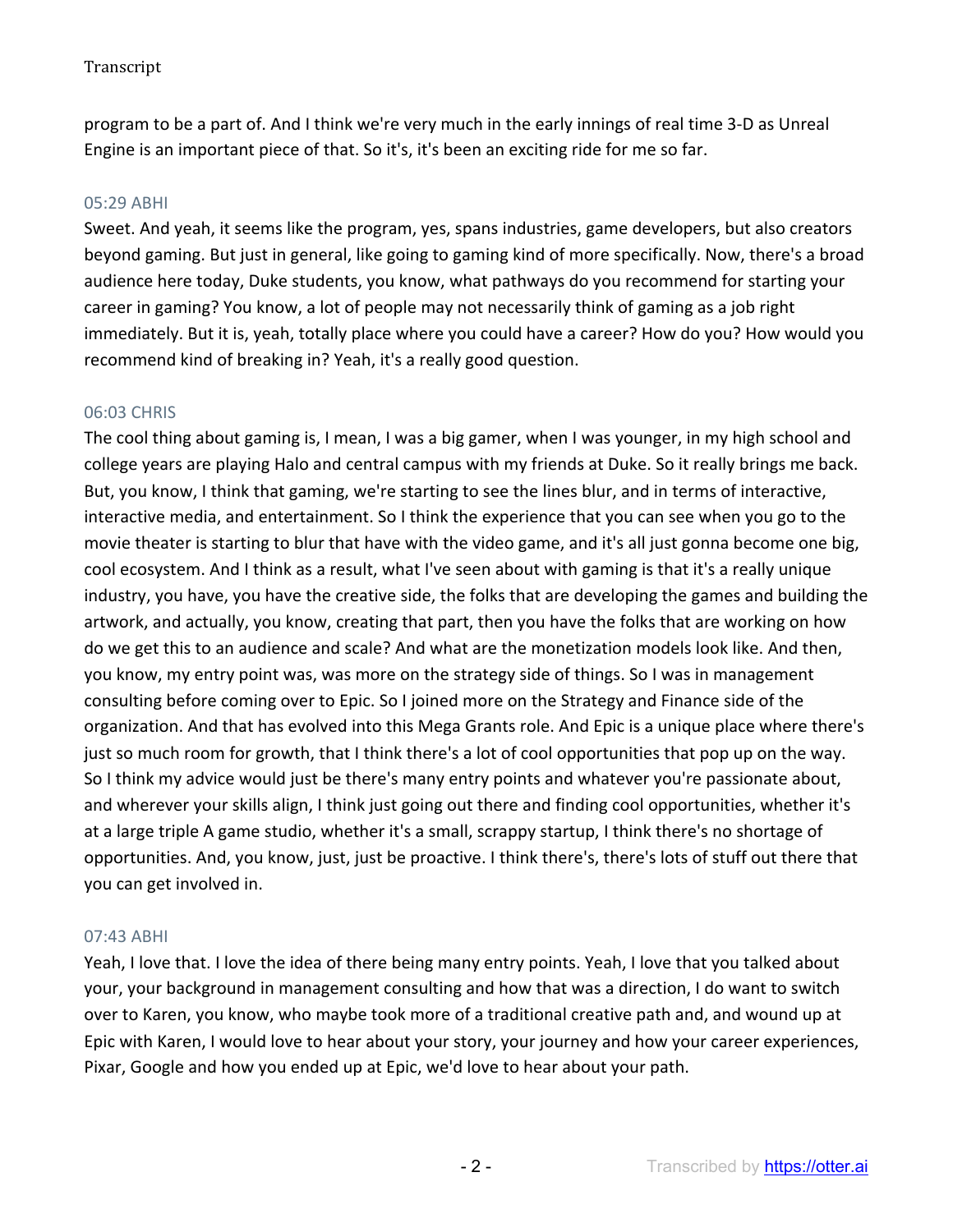## 08:11 KAREN

The twisty winding road. And I always start with animation, because that's where I and I always like to say that's where the wind blew me after school. And I found myself working with people who did traditional animation, and then digital started. And that led to the job at Pixar, where the emphasis was really about storytelling, and world building, and, you know, characters with emotion. And, you know, being a part of those teams was very exciting. And taking that into sort of the Google experience where I was able to help build a creative team there and bring in other storytellers, and experiments and VR in different types of screens, you know, the big movie screen, and the little tiny mobile screen and screens in between. And that's where my first experience with real time happened. And that was several years of really seeing that as just, you know, revelation in media and entertainment. And that then led to Epic, and specifically this shorts initiative that Epic was interested in doing that does sort of draft off of the Mega Grants and mechanisms is as well in foundations. So we're able to with this initiative be a bit more targeted in media and entertainment at an animation and bring the engine into that industry. From a practical standpoint, studios pipeline. This is what this looks like.

It's quite different than regular movie making an animation making pipelines and or put it in the hands of specific creators and just say, what would you do With this technology, and then we have a feedback loop. So it's out in the wild our technology and our way of thinking is out in the wild. We observe, we watch, we help we support we love, we nurture. And that feedback comes back into into our teams, you know, as well. And so all of that is, you know, part of my day today, as well as just sort of keeping an eye on other content and IP opportunities related to you the Unreal Engine and all the way into the game and into Fortnite. Yeah, a lot of years shrunk into a few minutes. So I hope that was okay.

### 10:36 ABHI

100%, like, it sounds like started out in traditional animation and started to see how different processes pipelines were potentially getting, you know, revolutionized or adjusted with kind of Unreal Engine. Right. And I actually wanted to ask you about that, you know, just more broadly, how do you we were hearing about you Unreal Engine being used in commercials, films, everything from the Mandalorian to Ford versus Ferrari? Can you talk more about, you know, how it's transforming industries, like your creative industries in general? And yet also, I would love for you to touch more on your sponsored shorts program, as well.

### 11:13 KAREN

Yeah, you bet. Yeah. There's, there's like the very short answer, and then there's the very long fast answer. So you know, the short answer is spent a long time coming, it's, you know, wrapping your head around as a creator, someone who tells stories, putting them in a Game Engine, real time environment is a different, it's a different thing, your, you know, in a world in your the world that you created, perhaps even literally, inside the creators that you creations characters that you created. And it's an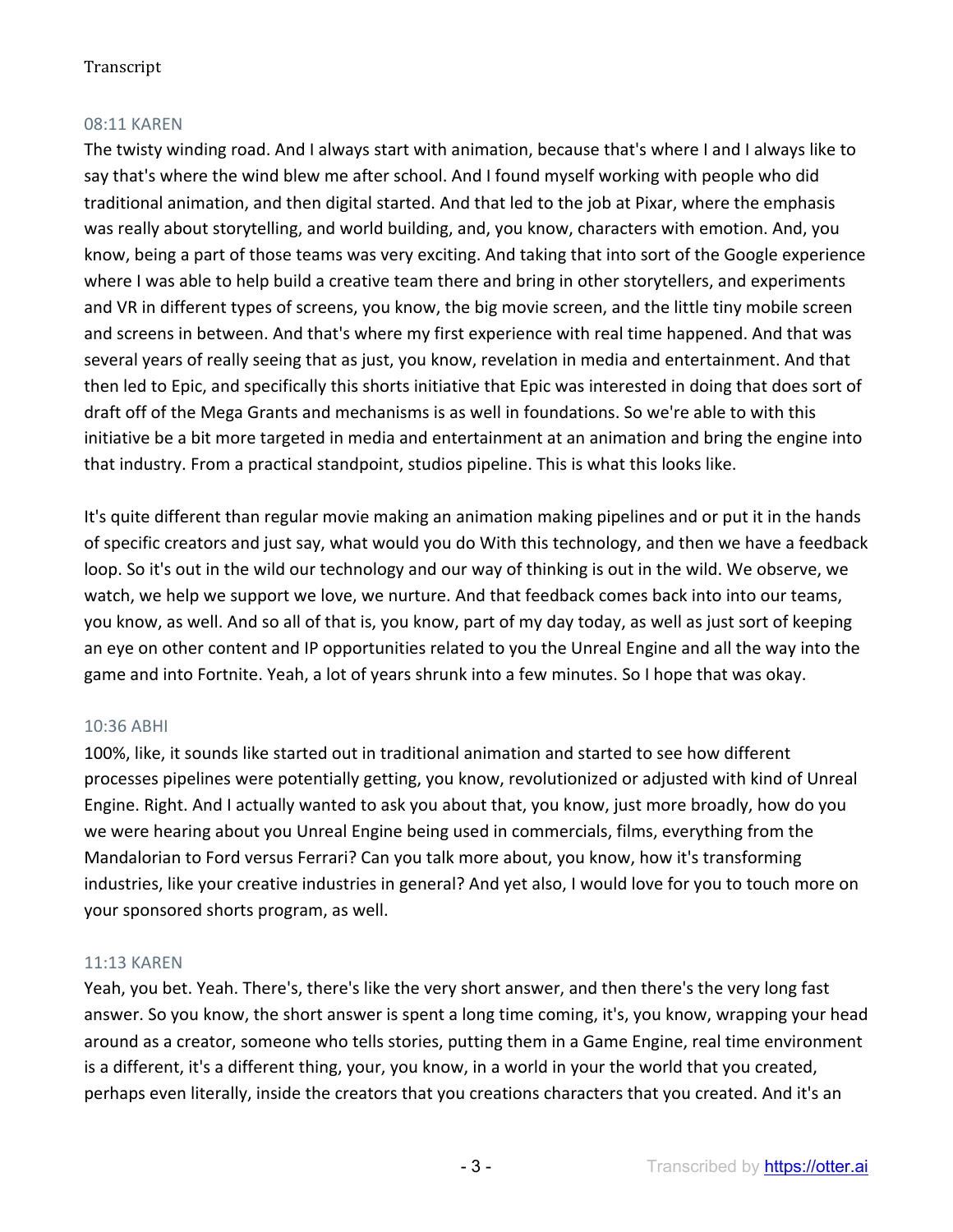end, since it's a real time, you can literally, you know, I'm sure your audience knows this, but move lightning around and change, you can work very fluidly, very, very iteratively. And very collaboratively. And in the traditional pipeline, almost every phase of production is quite siloed. And depending on where you are, that can be a lot of people that can be, you know, a smaller number of people, but something has to sit in one area of production before it moves to the next one, the next one, you know, over time, if you're making a feature film, a lot can change. And it doesn't allow for that iteration, where if you're in a real time environment, all bets are off, you can you can move quite quite differently. And very practically, you take a lot of work that you may have not seen until you're way down at the end of the pipeline post production, you're moving that into pre production.

So we're kind of playing around with that thinking of post as the new pre and, you know, and then just simply using the tool as a story exploration tool, you know, you're again, in that world of your story, what is your character doing? Well, they're doing this or doing that. And nevermind the wider, Epic ecosystem, which is vast and very indie friendly. And you can, you know, and acids and things work across ecosystems. So that's, it's just really, really, really cool. And I think we're at still at the, you know, beginning of just this thing that's just taking off and I think is really going to change certainly, content of the future, the way you do it, and the way it's presented out into the, into the world as well. So that's why I'm so excited, transitioning over into the shorts program. You know, you we get to, we're so lucky and the culture, but also I think Epic is just such a generous company generous because of the grants, but also generous of thought and in their openness, and then they're, you know, real hunger to, you know, have folks and have artists and have gamers and have everyone explore the Engine, you know, and, and push up against it and find the spaces where there might be blind spots, and you make the product better. So it's just just very fascinating. As those which I don't know, that you haven't other sort of creative endeavors, a lot of things have quite, you know, walled gardens around them. And this culture, I think, maybe again, that's from gaming is quite different. It's quite, it's quite generous in all those ways. And so, you know, the, the shorts initiative initiative endeavors to, you know, to match that and to support these these projects in a variety of ways. And, and at the end of a project, if all goes well, we can celebrate it together and do even, you know, co marketing or show them at film festivals or kind of help, even, you know, participate in that that part of the, of the production as well. So, hope that answers.

### 14:38 ABHI

Yeah, I think that was great. I love how you you mentioned that, you know, called technology is transforming some of these pipelines and I love how it's like, oh, we'll figure it out in post that's becoming more of a trend and how you're also empowering Yep, sometimes it you will have the creative risk taking happens with a solo person that jumps in tries to do something crazy. We see that in gaming all the time. Totally. And I think you're empowering the creators.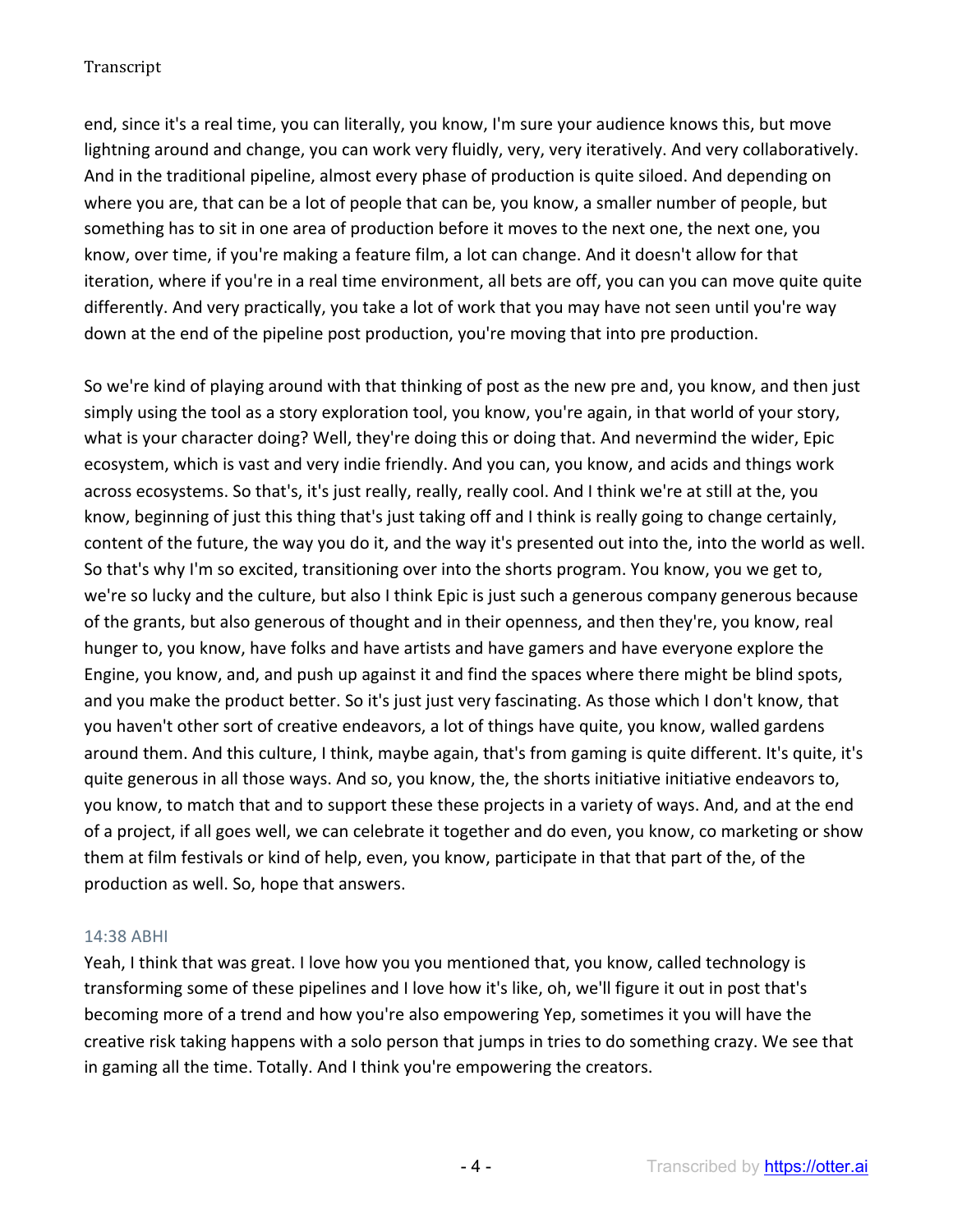## 15:07 KAREN

I think it's a quote I've stolen. But it's something that I try and, you know, professionally follow. It's, if I have questions, I go to artists. So that's, I think, the type of, you know, brains that it takes to open up something new and ask new questions. And when you merge that with, you know, some new technology, and I've just done that all in my entire career from Pixar to Google to here and places in between, you know, when you get that, right, really exciting things can happen.

## 15:36 ABHI

Yeah, we're gonna we'll come back to this. I think we're scratching the surface as well on that topic, and you know, about creative risk taking and but I, you know, Jay, I do want to get you in the next year. So I'm gonna ask a broad question, Chris. Karen, great for you to jump in. But Jay would love you to lead. Yo, we've got a lot of students here. Watching, you know, what's, what's one example of how your degree helped you and your profession? And kind of a broader question, what type of degrees are companies like epic, you're seeking in this industry beyond, you know, call it engineering, computer science, one might stereotypically assume companies like this are looking for?

### 16:13 JAY

Sure. Thanks so much, Avi. And I want to echo Chris's sentiment that it's just so good to connect with the Duke community. It certainly is a huge part of my my history and who I am now. So it's really great to be with you guys today. So how my degree has helped in my profession. From a very practical perspective, studying engineering is a monumental differentiator, I think, at least in the legal industry, you don't see a lot of engineering to law, sort of career paths, or certainly not to the extent that you would see in some of the other liberal arts fields and working at a tech company and advising on technical issues, dealing with software licensing agreements, and talking to engineers every day. All of these are greatly impacted by my experience as an engineer, at least having some basic understanding of programming concepts and languages and just being able to speak that language, even if even if it's at a shallow level. Being able to do that is really what has really helped my degree and differentiates me, I think, from other lawyers, without those degrees, not say that there aren't others at Epic with the same qualifications. But that's been that's been huge and a little bit more abstractly. I think, the engineering training kind of teaches you how to solve problems, right? You don't you break problems down into its constituent parts, and solve them one by one, and then you can apply that across virtually every field and law is no different. So I think those are two kind of concrete examples of how my degree has helped.

### 17:52 ABHI

That's great. That's great. Chris, would you like to jump in or add anything briefly out to that?

### 17:58 CHRIS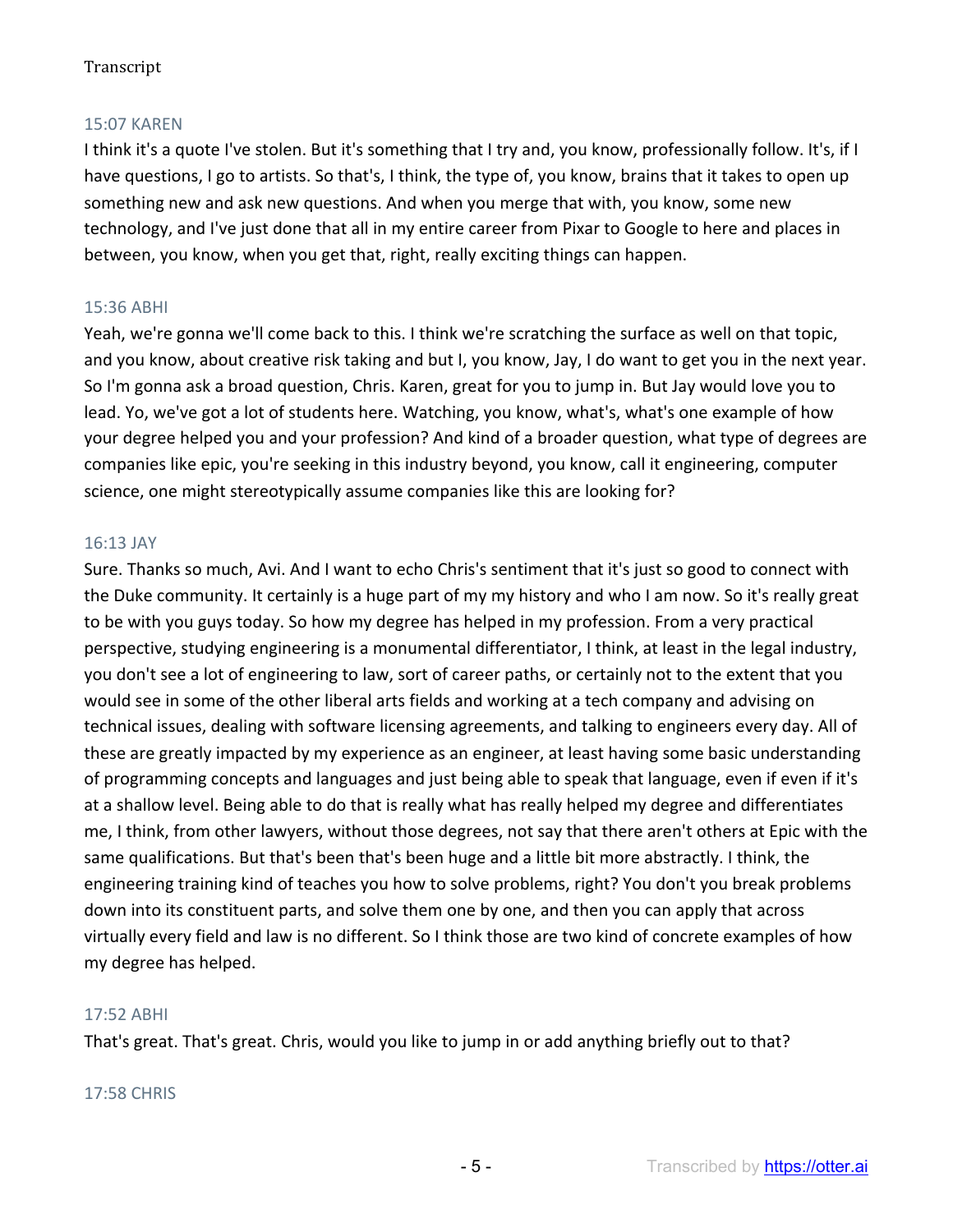Sure. Yeah, my, I had a weird combination of I was an economics major and chemistry minor, which meant I was pre-med, but really on the fence about it, and you know, that that is less of a as practical set of skills, but more I think, echoing Jay's point on the problem solving piece, you know, my time in tragic consulting, and then also spending some time on Epic strategy team, I've covered a wide range of problems, Jay and I collaborated on some legal related or illegal related project I've done, you know, market market entry for international and really, that's about, you know, ingest, you know, a lot of different data, whether it's structured or unstructured, whether it's, you know, quantitative or qualitative, drying out insights, and then, you know, coming up with conclusions and plans and I think that that really is I think about my days in organic chemistry, it's like how do I take a set of principles and rules and actually get from point A to point B, which at the time was really painful, but now I realize that that sort of challenging problem solving is what makes me tick and what gets me excited so it's definitely helped me in my days that I see Jay is laughing about the organic chemistry aspect.

### 19:15 JAY

Oh boy, the date the days of Orgo.

## 19:19 ABHI

Yeah, there's a lot of Duke students saying on me right now. Yeah, I love the narratives merging, Jay, I love how engineering is helping define unique skill set in called the legal space. Chris, I like how it's a you know, it's a skill set and that you're developing less about called the specific degree you know, something that it's the skill set and thinking and process that you learned in organic chemistry could apply later on. Karen, would love to hear from you as well. You know, how your degree like what degree did you get and how did that help? Or not? Great to, great to hear from you as well.

# 19:56 KAREN

Sure. Um, I did not take Organic Chemistry, or engineering, and, but I do work with Well, I don't work with chemists at all. But of course, I do work with engineers and have and really appreciate that complex problem solving and this sort of literal nature of that, because that's, that's producing, and that's building something, you know, taking a complex thing and putting it into pieces and explaining it back to somebody sort of step by step. I would add, though, you're working, you know, in the arts, you're working with people, and you have to have a lot of trust and a lot of trusting of the process to ultimately get, you know, somewhere that's really, maybe only one person's vision. And to that end, really being able to articulate your idea, cool about it, you know, build trust amongst the team, I think those are things that you learn through experience, you know, regardless of what you're, you know, you're studying at school, and I always like to advise folks to, you know, just, you know, just work on writing really clear sentences.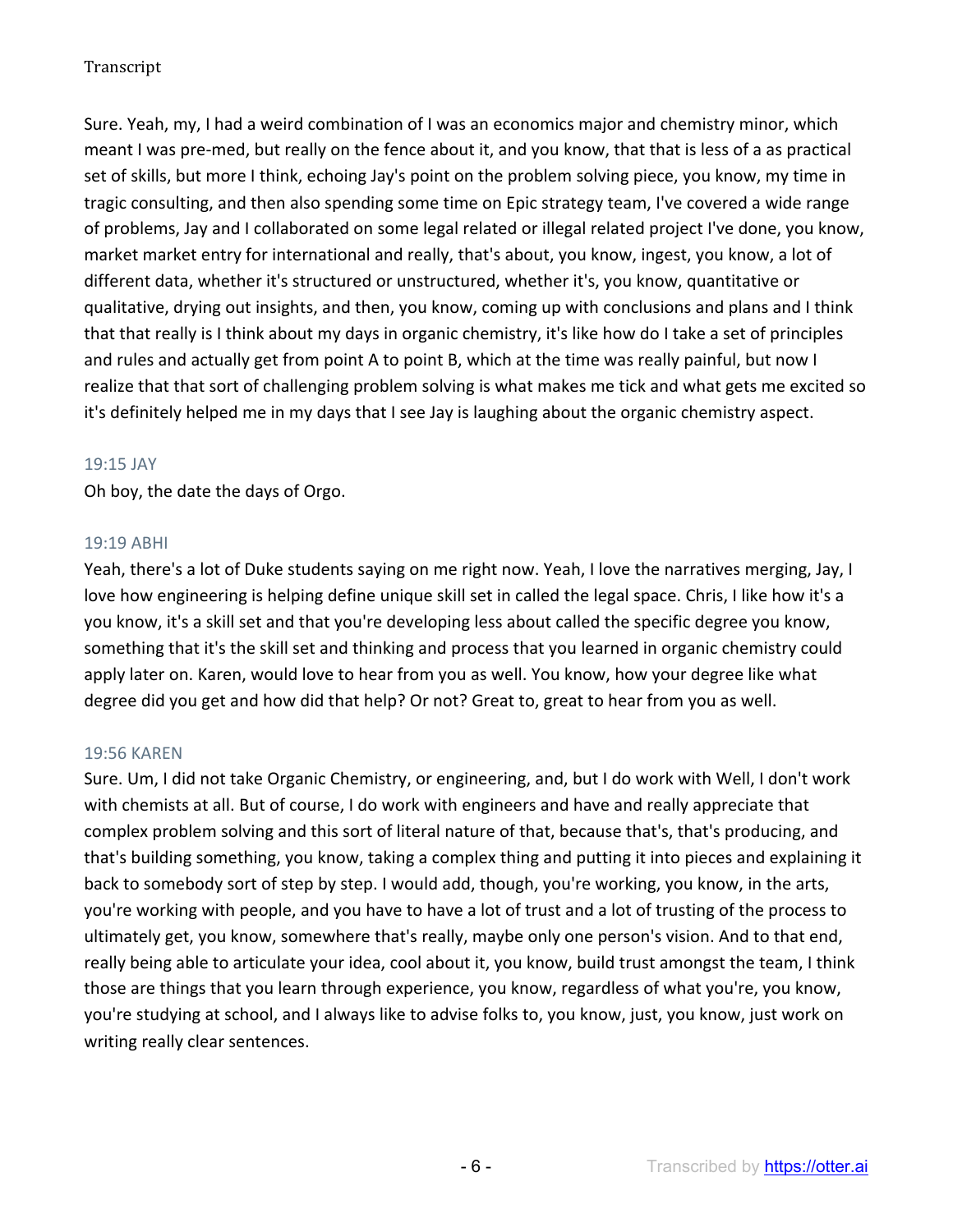Very basic, but, you know, and just, and just, and just that collaboration, because it's never, ever, you know, watch credits in a movie, which credits in anything, and it's just the hundreds of people, and it really does take all of those people, and then some, right, so anything that helps you, you know, put a show on, regardless of what the show actually is, you know, and that, you know, you, you know, you're following those steps to actually execute that, that's, that's, that's, I think, the combination here that makes something like the products and things and programs and Epic, you know, puts on in any in anything in the media entertainment or games, companies, products, you it takes that collaboration, so you have to learn to communicate, right, and you have to learn to, you know, have some flexibility in all of that, right. And, you know, it all kind of hope, you know, from a producer standpoint, too, but even from a creative standpoint, make sure if it's kind of rowing in the same direction, right. And it may take some hurting in that way. So that that's what I like to say to my engineering or chemistry friends.

### 22:09 ABHI

Yeah, I'm smiling, because I know, again, some of these Duke students on we probably have like, 10 page papers, and you know, they're thinking about how they feel, you know, get get to that 10 pages. Yeah, those 10 pages, but yeah, conciseness clear communication, super valuable skill set.

## 22:24 KAREN

Well, and it's very basic, but just the iterative process things, you just don't hit it out of the park, right? It takes the, you know, writing is rewriting conceit, right? But that applies to everything right. And also not being afraid to share your work, I think, early on, no matter what field you're in, there could be hesitancy to that, but it only gets stronger when you when you can defend it, right? So I think that works across technology and and the creative fields.

# 22:51 JAY

Yeah, I'm so glad you brought up writing. And I'm sure that most of us who are students lament all the writing that you have you have to do for school, but there's a reason that's part of your training. And across, at least the the fields that I've worked in, whether it's engineering or law, writing is the consistent thread of like, possibly the most important skills like communication, generally. And the one of the primary or four primary forms of communication you'll engage in is writing. So being able to write concisely and clearly is practically speaking, one of the most important things you can learn how to do. Karen: Yeah.

### 23:26 ABHI

And particularly, I know a lot of creative folks, creative students on this call. Right? Yeah, Chris, and Karen, we've got you from making bigger grants and the sponsored shorts, you're you're considering your applications, right? From creatives and pitches, if you will. I would imagine, you know, how they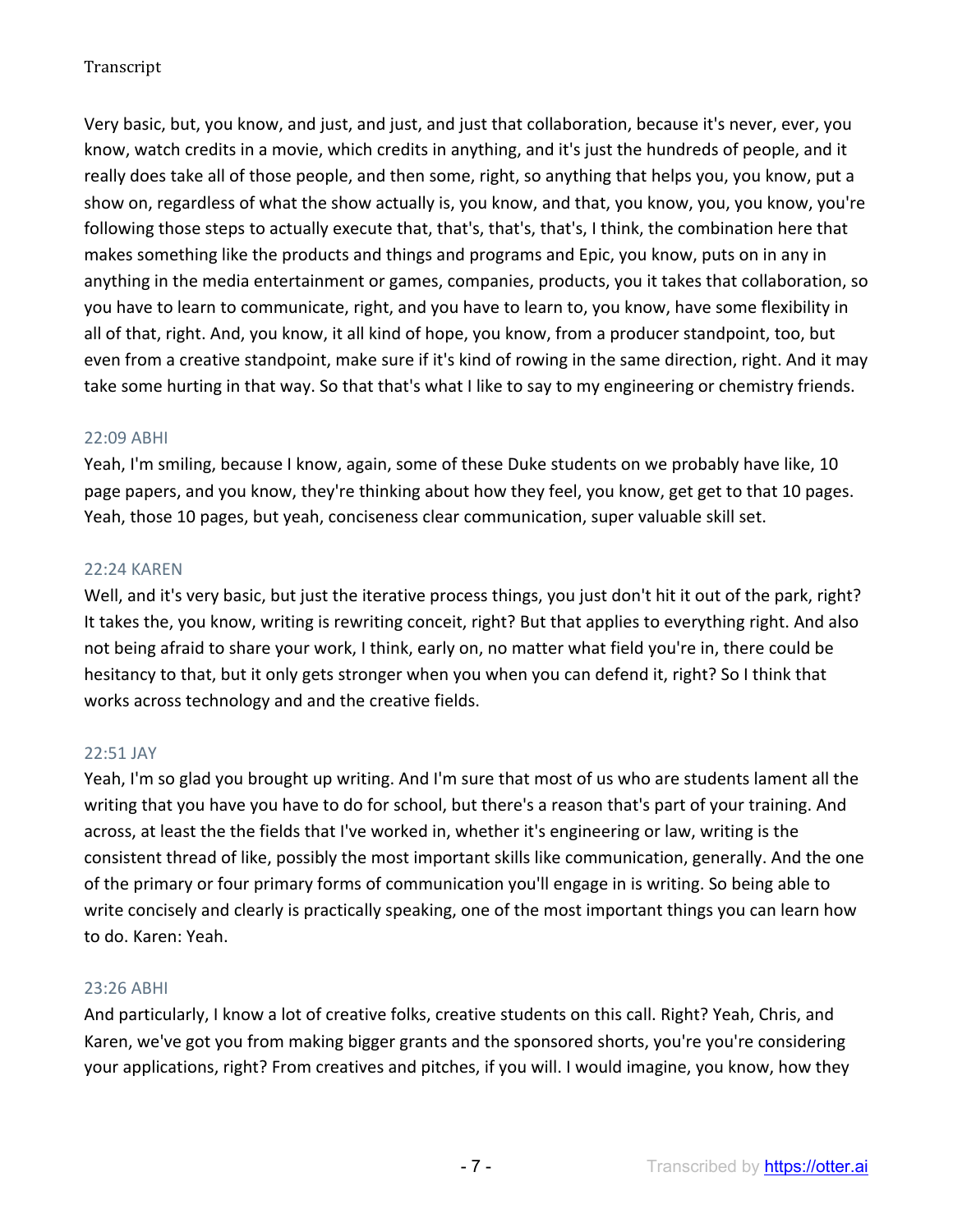communicate their pitch and their project to you is super important. And a large factor in whether you move forward or not, is that fair?

#### 23:54 KAREN

Yeah, yeah, absolutely. So that's where that clarity comes in the vision, you know, willingness to put yourself out there. But yeah, communicating that clearly. And, you know, and getting folks excited about it. A lot of these grants are, you know, they're meant to be entertaining games are meant to be fun, but even taking the skills and putting into architecture architecture, for example, or the automotive industry. It totally applies there as well. There's design, there's communication, there's ideas there, there's collaboration there. There's beauty there, there's emotion there, right. So being able to communicate all of that is is critical, and you're right we do we get a lot of, you know, pitches and the stronger ones are, you can tell are, have been iterated on and have been refined and have been edited and have been reworded to just make sure that it's you know, making its its point.

#### 24:56 ABHI

I love it. I love the themes. You know, no matter your degree, call it Some of the core principles here clear communication, being strong, yet concise. I think I'm ironically, you know, failing here, but clear, clear community structured thinking to problem solving from Chris, you know, how do you how do you break down a problem in a structured fashion? And then from Jay, you know, how do you how do you kind of, if you're an engineer, maybe how do you take a skill set, and make that kind of a unique aspect about you, and in another kind of larger field. So I'm like, I like the variety of answers we got here, I'm going to go ahead and steer us back towards, you know, epic, and their mission of kind of empowering creators, and particularly with the mega grants and sponsored shorts here. So you know, epic, its recently acquired some artists focus platforms, Bandcamp, ArtStation, it seems like you might be rubbing shoulders in Cary, North Carolina with a lot of different or wherever you might be remotely with a lot of different creatives in the company, right? So it just be great to understand, hey, what type of creative roles will exist within a company like epic? What are the types of types of folks that are operating there? You know, Karen, we know that you're in the animation industry, but great to kind of get a broader kind of background of who's, who's there.

### 26:17 KAREN

I'll give it a go. It's big-ish company, and to visual company, and engineering and code, as well. So there's all types of opportunity. And the game, of course, right, that takes art, and creative vision and execution, to produce things for, you know, for exactly that. So those are all their entry points there, there's marketing, which is a big deal, because you're focusing a team and language on a frame of something, you know, something that you want an industry to accept, and you want to sort of change hearts and minds. And that's super exciting. So there are creative roles there as well. And I think also just, you know, your first I'm just sort of speaking to a student point of view, right now, I think, your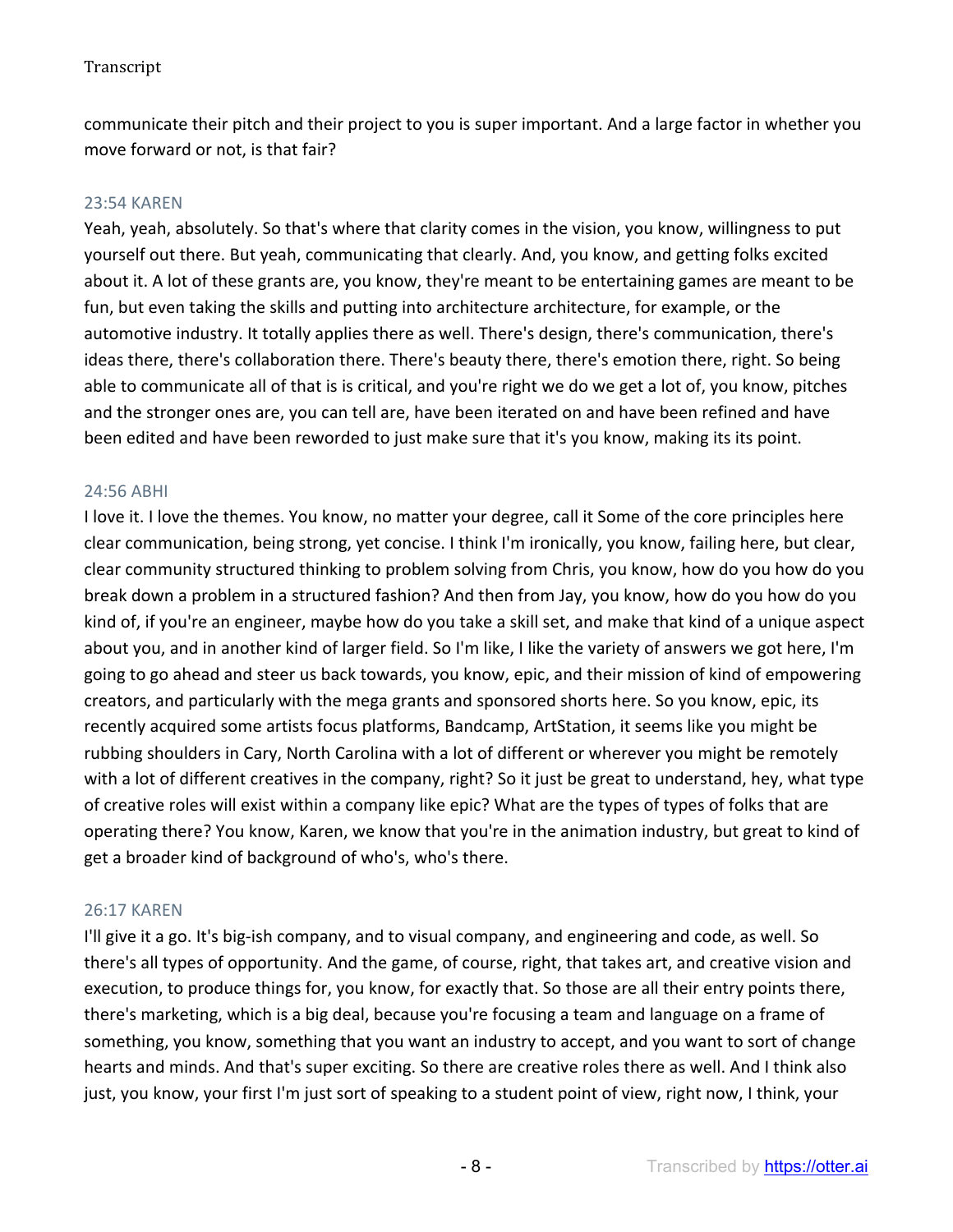first your first job, or your second or your third, you know, sets some sort, of course, but there's so much still more that that thinks, you know, can can lead to and you might pivot to you might think you're going to be an engineer, and then you're going to be an awesome lawyer. Right? And so are you, you think you might, you know, want to, you know, work in marketing, but really, you end up writing children's books, because that's just where your path took you. And I would just say, there's so much urgency to figure things out, right? Versus to sort of like, you know, who am I with? Who am I working with every day? How do I participate? How is this collaboration? Am I learning? Am I growing? Am I you know, and that's and that shouldn't be a struggle, right?

If you don't know everything, so I hope I'm not on a tangent right now. But I think it's important to emphasize that it just says you there, there there, just because you're one decision opens up a pathway of perhaps many other, you know, inevitabilities, right. So one creative role may lead to, you know, something you just hadn't expected, because you opened yourself up to, you know, put yourself in that in that kind of maybe vulnerable, you know, position. But anyway, but to answer go back to your original question, I think there are a lot of those roles. And now epic, you know, is growing this ecosystem through either acquisitions or partnering with places, you know, yeah, of course, that's all these other creative and other roles are, you know, are are opening and then Then what will we do together and then that's sort of a new territory, right, and sort of fresh snow in a way.

### 28:56 ABHI

I want to I love the threads. You mentioned, like just larger note that a gives creativity that can exist in all roles, but also appreciated kind of an overview of the more liberal creative roles that Epic.

### 29:08 CHRIS

Oh, they'll jump in if I could, just 'cause what Karen said resonates with me so much in terms of just that process of career exploration. I mean, I graduated in 2009. During the last financial crisis, I thought I was going to go into a finance role. That didn't happen. So I went to I was a teacher in the Dominican Republic for a year and that was one of the coolest years of my life. And, you know, from there, I went to work for a payments software startup in Colorado, and then you know, and now I'm here at Epic so there's no linear path. And I think a lot of the fun for me has been that process of exploration. So totally agree with Karen in terms of working on Cool, cool, interesting projects that you're excited about with with great people, you know, you follow that thread and I think you'll you'll learn some work Great, definitely don't feel like you have to get it figured out from the first year out of school.

### 30:07 ABHI

I love that, Chris love that. We talked about your career journey. And now that we're on that topic, like actually would like to tag J. Yeah. How did you get get to become? Yeah. What was your journey? Was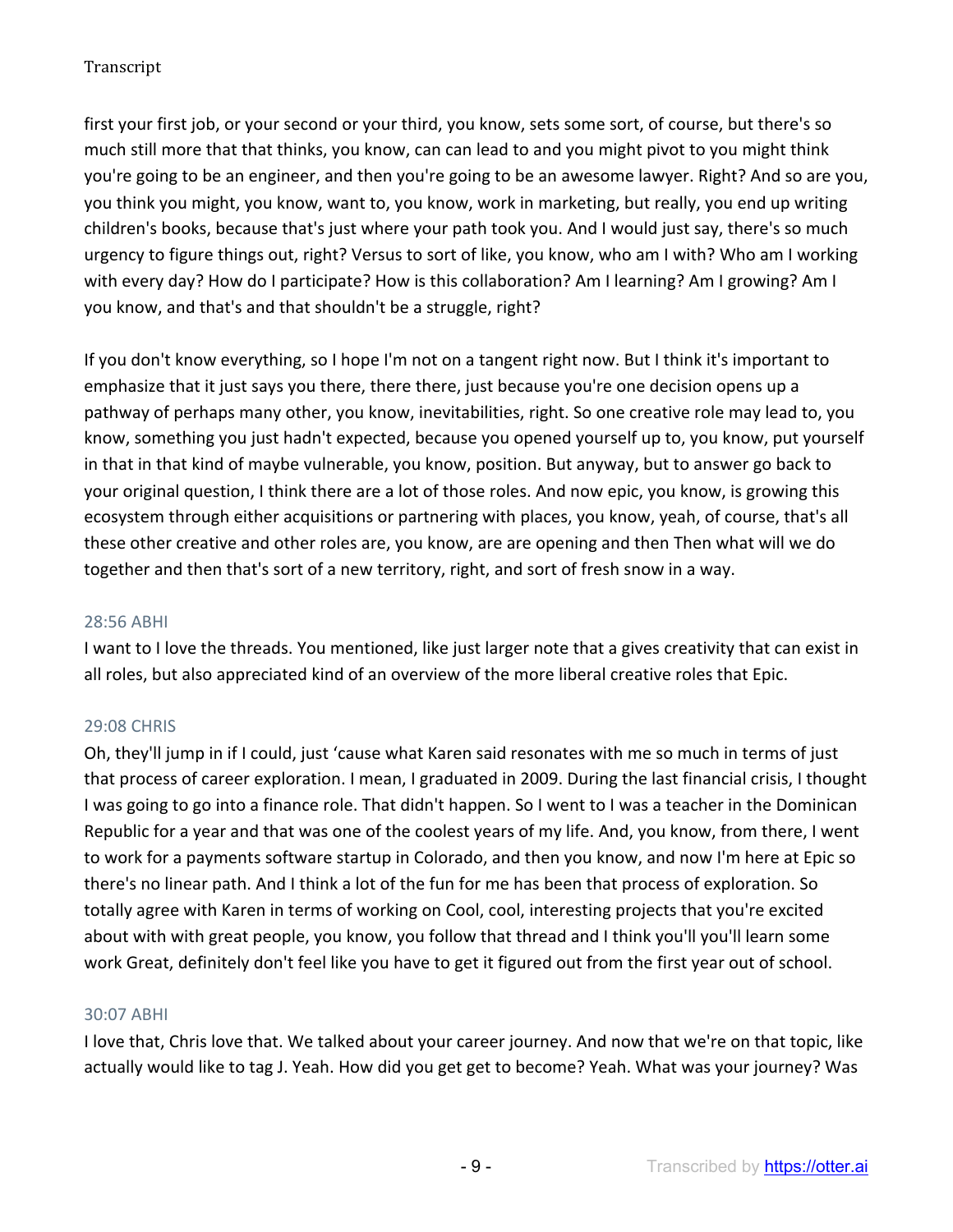it also zigzag? How did you go from engineering to law? How did you end up as Senior Counsel at Epic? I'd love to hear your story as well.

### 30:24 JAY

Sure. Well, you know, the funny way that I explain it usually is when I when I got to engineering school at Duke freshman year, I was taking EDR 53. It didn't take much time for me to realize that everybody else was smarter than me. Right? Everybody else seemed to know what they were doing. And this was all fresh stuff. I came to enjoy it, I came to learn a lot. But you know, the funny way I tell it again, it's like I'd say go to law school because I wasn't good enough to be an engineer. There's a there's definitely a grain of truth to that. But but the real story is that it's a little bit boring. Honestly, I had a mentor figure in high school who was really influential on my career path. And he was a patent litigator. So he had studied engineering, gotten actually a PhD in Engineering, and going into law. So going into my undergrad, that was kind of one of the many paths that I was considering. And then you know, considering how much smarter everybody else was, I did what everybody you know, what all other law students do, it's just people, I don't know what else to do apply to law school, and I kind of ended up there. But it was, you know, I had, I had that in the back of my mind. And it just happened to work out. And it's a good, it's a great intersection to live in, again, because of that differentiator within the legal field. If I practice patent litigation for four years, and in many ways, having a hard science degree is required. If you want to practice patent prosecution, which is the process of applying for patents, you need to take the Patent Bar and take the Patent Bar, you have to have a hard science degree. So it's been hugely helpful to have that. And that's just kind of how I ended up there was, you know, half planned and half coincidental. But following on the sort of same thread that Chris and Karen are touching on in terms of just how the where the winds may carry you, in terms of your career, epic was certainly that for me, I grew up super into video games, Halo was a huge part of my college experience as well. But it was always kind of like something that I suppressed, especially when it comes in terms of like, a professional, professional identity or a career path. It was something I was never comfortable expressing, oh, I want to get into gaming. For some reason, I found that, I don't know, embarrassing, or something. And in hindsight, that was just so silly, right? Because gaming is a bigger industry than I think, you know, television and movies and other media, media industries combined. It's ginormous. And not not only that, you know, it's Yes, the question earlier, I'll be about, like, what sorts of degrees are useful for gaming, but there's really not a limitation on the types of degrees that can be helpful, right? It's just anything that can help a company. Right? There's, there's so many operational things that have nothing to do with the actual gaming side that that we have a need for so there's, there's not that limitation. We I do you know, I I ended up at Epic, just kind of on a whim applying to this position in secret because it had always been kind of a dream of mine to work for a gaming company. And it's probably one of the best decisions I've made in my life.

#### 33:40 ABHI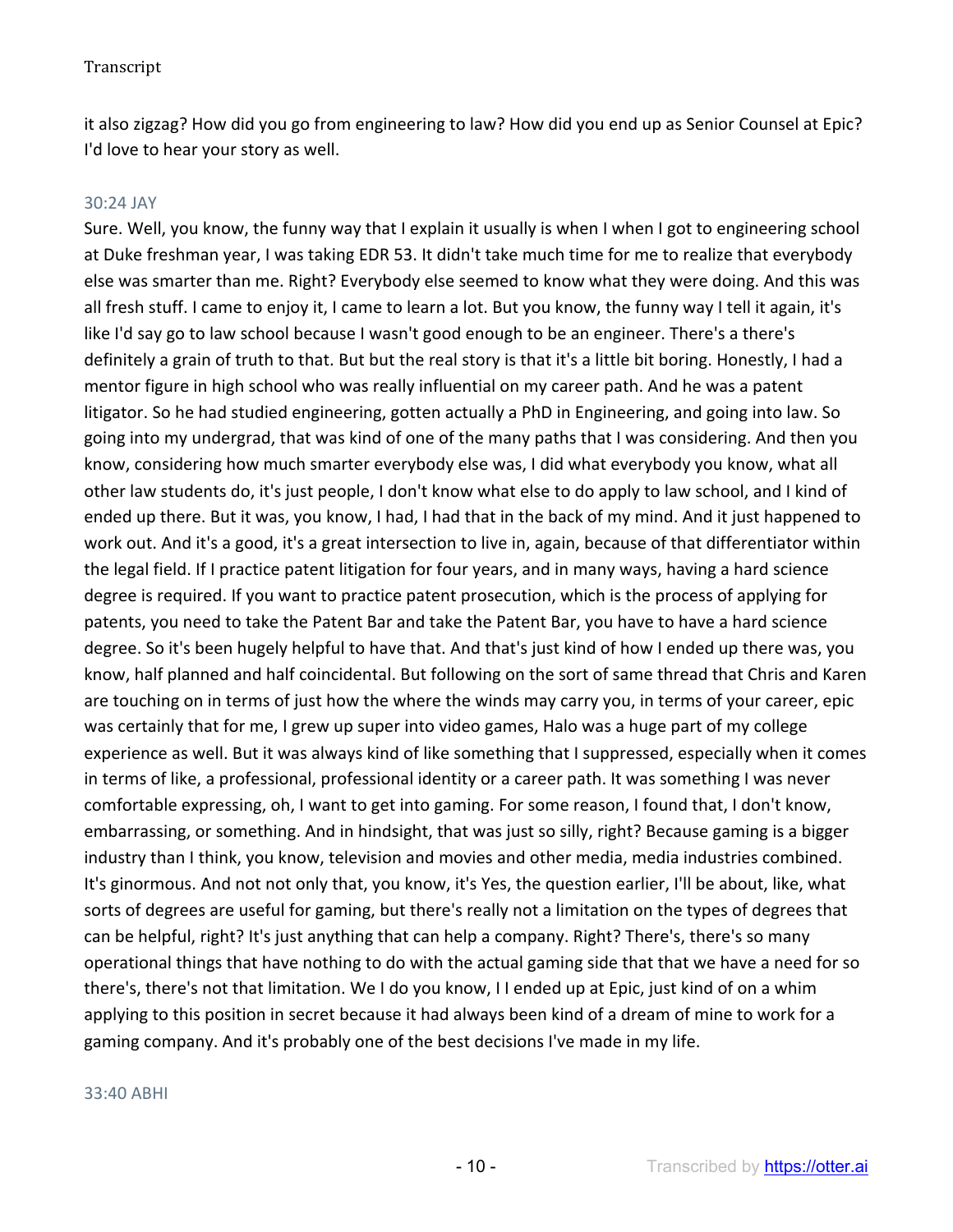Yeah, I love that appreciate like, Karen your journey and also cool to see kind of a passion. Yeah, resurface and intersect with with your career. Alright, I have one last question. You know, for folks, just, hey, are there though, that you all have seen a lot of different projects, you know, across across your work, any projects that you're working on? And, you know, Chris in gaming, or just in general, Karen, Jay, like, any anything that you're working on that you might want to think that you could give us the cheer on that you're like super excited. Anything that you could potentially share? Give us? Yeah, heads up on it to look out for. We talk about heavy object. Oh, good. Oh, God. If not, I can move on. But yeah.

## 34:27 CHRIS

I mean, I think as it pertains to the mega grants program, I mean, I'm just excited to you know, a lot of the the great stories of our recipients, I think there's some really interesting compelling stories that are surfacing and getting more of those out into the world and telling the story. So I'm excited about that and just continuing to build a community amongst the migrants recipients and you know, on a personal more or more personal level that the The real time 3d and Unreal Engine ecosystem is crazily complex I mean is every single vertical that we're in has its own tech stack and workflows and lingo and file formats. And I'm just immersing myself in that ecosystems information, just getting wrapping my head around that. And in a way where I feel really conversing is something I'm personally excited about.

### 35:25 KAREN

It's a great answer. And I would just, there's, there's, there are a lot of fun projects coming out over this year, as a result of a lot of the mega grants work and support. Some of those make their way on to, you know, a resource spotlight section at the, at the Unreal Engine web or Epic Games web website. So if you don't, if you haven't looked there, that's a great resource for great Creator stories. You know, we feed your folks on all the social channels, you know, from Instagram stories to work that we post on YouTube, that's wonderfully, you know, put together thoughtfully put together. And some of it is a deep dive. And some of that is more of a hand. But there's a very consistent drumbeat of assets and technology that's there, you are free, go for it, knock yourself out, you know, for creators, you know, to play with. And so I would say that's a really nice hub of information for folks who are interested in learning more specifically about Unreal Engine, real practical ways, a lot of tutorials, our fellowship and education opportunities are huge and generous as well generous of thought and generous, just in that they exist. Right. So just another thing that we're always excited to point folks to and then as the most current, yeah, information.

### 36:51 JAY

Yeah, I genuinely believe that the Unreal Engine has the greatest potential out of any product that exists out there to become the ubiquitous platform for 3-D real time content. And one of the ways that kind of unexpected ways that I see that sort of actualizing is the HMI field, which is human machine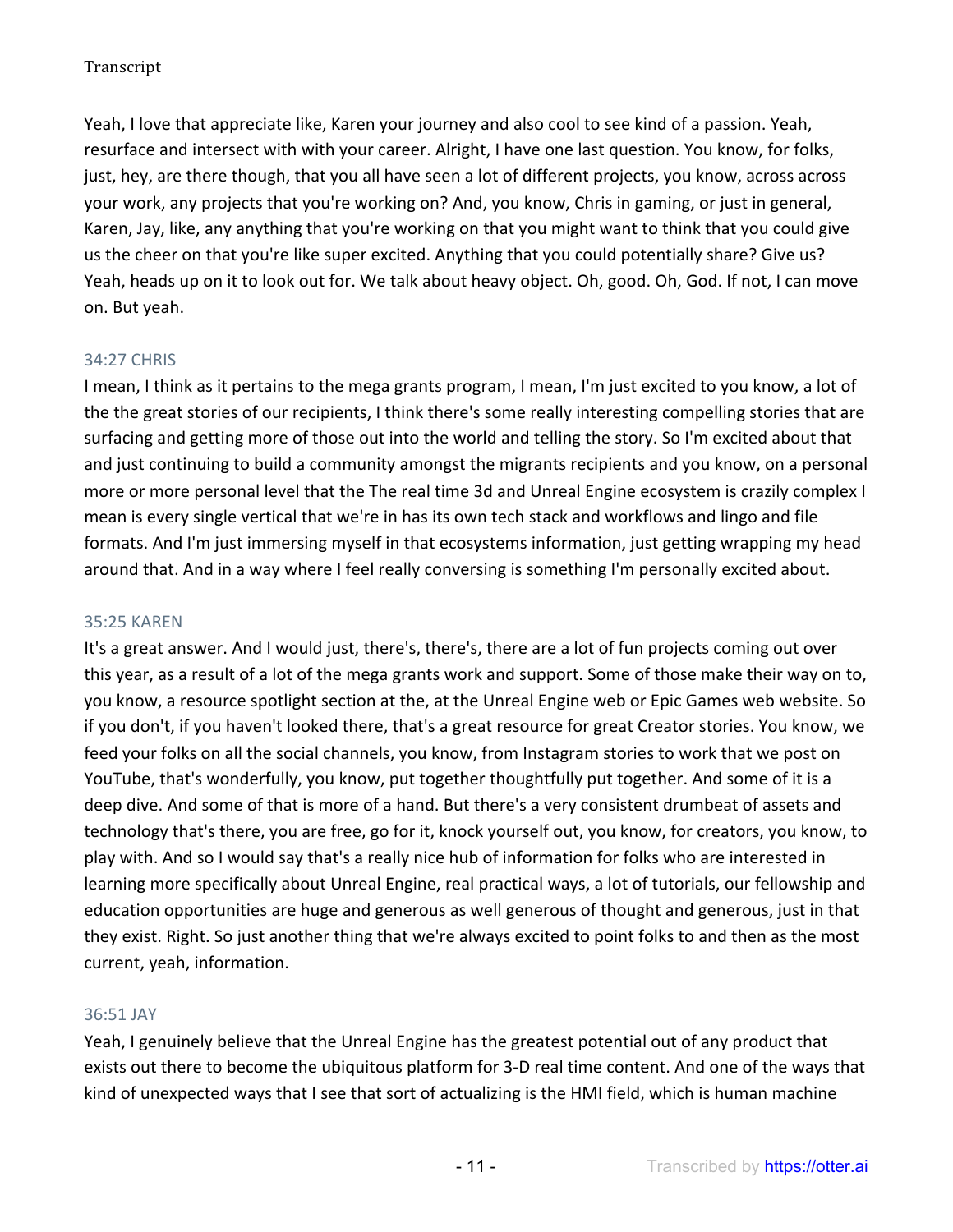interface, but we kind of use that to describe essentially infotainment centers in vehicles, right, the screens that you see in vehicles, I think the ways that that's going to evolve in terms of what sort of things you see on the screens, and how those screens are presented to you, whether it's in a windshield display, or on the dashboard. We have a number of licensees that are automobile manufacturers that are using Unreal Engine in their vehicles now that are going to come into production in the next few years. And that's that's really exciting for me.

## 37:45 ABHI

Sounds like no matter what industry you're in, if Duke folks that are on the call, download Unreal Engine, maybe one of the projects we'll see in the future will be from someone on the call right now. So yeah, thanks. Thanks for that. Thanks, Chris. Jay, Karen. Now to the fun part here, we've got a few rapid, rapid fire questions here. So gonna keep it to like one sentence, short response rapid fire questions here. Then we'll get to q&a. I see some great questions in chat, please put questions in chat for q&a After this rapid fire section. And then we'll have also raffle winners announced at the end by by Michael Topper, president of Duke Gaming, so, alright, first question. rapid fire. What's one piece of advice for students that are hoping to build a career in gaming? What's one piece of advice you have? Chris, let's start with you.

### 38:38 CHRIS

One sentence I would just say, be proactive in your be proactive and get out there. There's tons of opportunities. Go find them. Email people sending LinkedIn messages, just be persistent.

### 38:58 ABHI

Like it. Hustle. Karen, how about you?

### 39:01 KAREN

Go for it, build it, just do it. Take it from beginning to middle to end. Who cares? If you hate it at the end doesn't matter. You made something and that's a huge achievement. So and it will serve as a forcing function for you know, decision making, you know, yes, I like this. No, I did. Oh, I have a calling card. Now Chris is gonna hire me. You know, whatever it is. So that's my advice.

#### 39:21 ABHI

Great. Jay?

### 39:24 JAY

I hated this advice when I was a student because I was so bad that I can't stress how true it is. Don't underestimate the power of networking. Karen: Yeah, 100%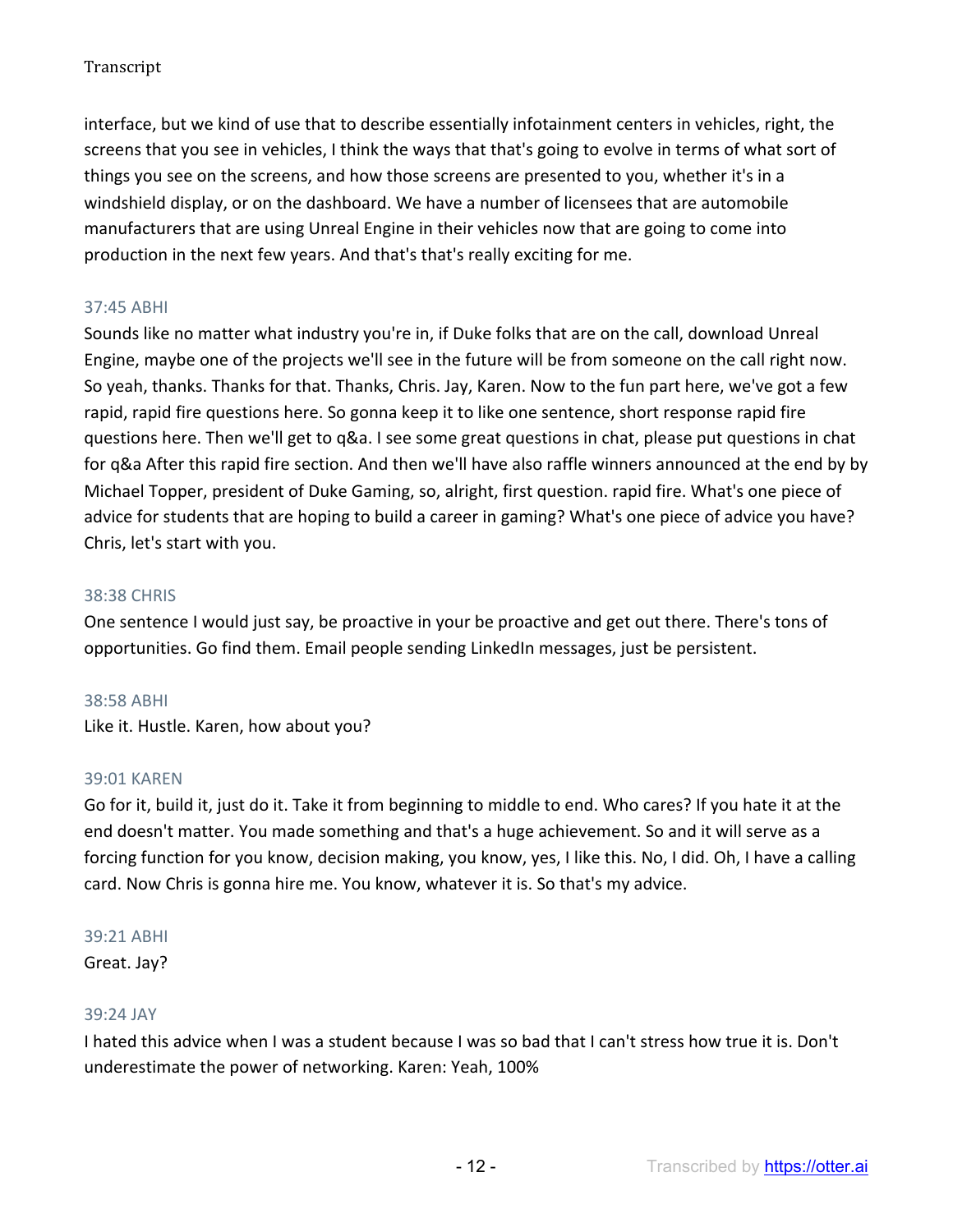## 39:34 ABHI

I'd also go that. I feel like I should be part of the rapid fire put myself on the spot. I'd agree and plus one, yeah, reach out network. You can learn so much in a 30-minute conversation and a lot of people will be willing to take take that call and paid for. All right, next question. Share the most challenging and the most rewarding aspect of your job. So two sentences, go for it. Karen, cool if I start with you?

## 40:00 KAREN

Yes, yes. Okay, so what are the most challenging? Abhi: most challenging and most rewarding? Two sides of coin.

### 40:09 KAREN

Okay, let's see most challenging, most challenging. There's just not enough time. Right? And yeah, maybe that's it. And then the most rewarding is enabling artists.

### 40:27 ABHI

Cool. J, how about you?

### 40:31 JAY

I think mine are the same for most challenging and most rewarding. But given how how on the bleeding edge of technology and innovation and creativity, that Epic is doing things that have never been done before.

### 40:45 ABHI

Cool, Chris, any additional?

### 40:49 CHRIS

On the challenging, definitely just the complexity of the technology in the ecosystem, and connecting, connecting all the dots, just learning that and getting deeper in that most rewarding aspect of the job at just leading such a passionate team of people, shout out to the MegaGrants team and all the great work that they're doing to run such a great program and the outcomes that we see with our recipients and some of the projects innovation innovation that we're enabling.

### 41:21 ABHI

Great, yeah, most challenging kind, not enough time, the day and most rewarding, great to see, you know, great creative, coming out of the Unreal Engine. Next question, what is the one way that COVID has shaped or is shaping your industry and your roles in the industry? And it's also something folks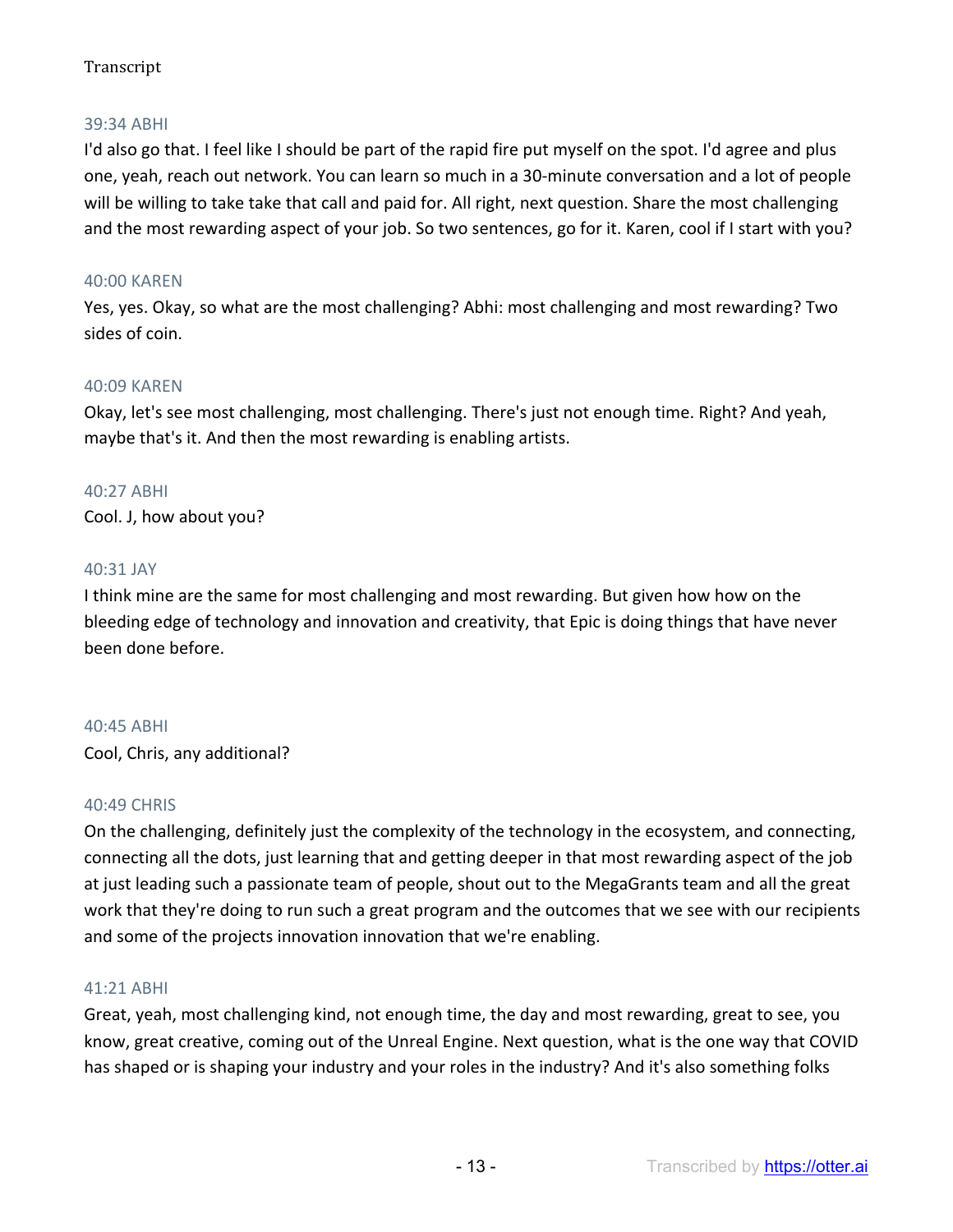have asked as well, in a in chat. So how's How's COVID shaped your industry or your role? Jay, do you if we start with you, Jay?

### 41:50 JAY

Sure. I'll start with the obvious one. It's just it's just remote work, right? Well, before COVID, we only had lawyers in North Carolina and in Seattle, Seattle office. But since then, I can't name the number of cities where did not only attorneys, but you know, epic employees sit and I think it's a huge boost right to our resources and workforce, because we no longer have those geographical limitations. Karen?

#### 42:19 KAREN

Yeah, I think it's accelerated what was already happening, which is that power of the indie artists and the tools that are available, and it's not just that part making it, but it's where it goes. So I think there's a lot I think it's fueled that.

### 42:35 ABHI

Cool, Chris?

#### 42:39 CHRIS

I echo what Jay and Karen said. I'll also add just accelerating new modes of collaboration in technology mirror aboard zoom. It's it's amazing how quickly we've adapted to being able to work remotely effectively. If you'd asked me five years ago, if I could do that, I would have said no, you're crazy. But now it seems it just feels easy. It's it's cool. And we're such a global distributed organization that you could be problem solving. And someone in Singapore and someone in London at the same time, which is which is pretty awesome.

#### 43:09 ABHI

Love it.

#### 43:12 ABHI

Next question. This is this is a great one for one sentence answer. How will the metaverse shape the future of game design? And vice versa? So yeah, Chris, I'm gonna start with you on that one.

### 43:30 CHRIS

The the buzzword of 2021 is still the buzzword of 2022. I think just continuing to to blur the lines in terms of internet entertainment, interactive entertainment, I think it all just converges in one place.

### 43:49 ABHI

Great answer. Karen?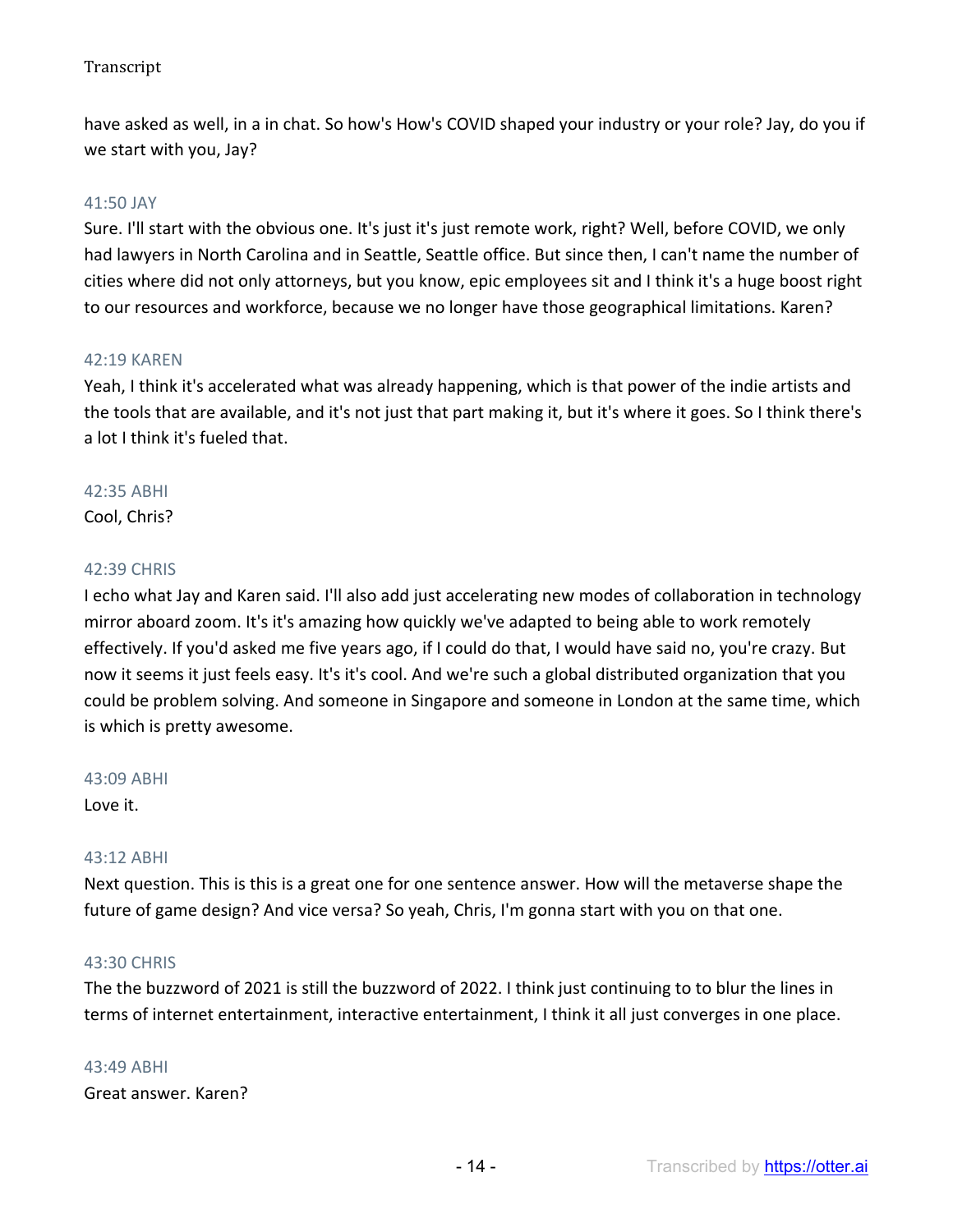#### 43:51 KAREN

I think the sentence has the answer in it. So he inverted don't know that the metaverse is influencing gaming, but that gaming is going to influence whatever it is the metaverse is and I also don't think that that's a singular thing. I think it's a way that, you know, we're going to experience, you know, virtual, you know, world and, you know, hopefully it will be beautiful. And also the way just a way of encountering that versus you know, that we can go create it. It's not creating us not telling us what to do.

44:29 ABHI Right, great. Jay?

#### 44:36 JAY

I think breaking down walled gardens and the acceleration of interoperability between platforms, I think it's no longer it's not going to be acceptable for whatever becomes diverse to be a closed system. So whatever that is, has to be able to import and export content between you know, gaming platforms between social media platforms, you know, media and entertainment platforms, etc.

#### 45:00 ABHI

Great, I'm actually gonna throw in my own one last Rapid Fire question of funnel in here. What are you playing? What are you watching? That's inspiring you lately, you know, Unreal Engine are not totally up to you if somebody made an unreal or not. Okay, Karen, I'll start with you.

#### 45:22 KAREN

I'm trying to let's see, um, well, I'm taking some other language courses but I'm doing that live I'm not doing that. That's not I don't know that's answering your question. I just don't have a show I can admit to watching.

#### 45:36 ABHI

Okay, Jay?

#### 45:40 JAY

Horizon Forbidden West and Grand Trees Seven. I just bought a sim racing setup, but I'm super excited about

#### 45:46 KAREN

Such a better answer.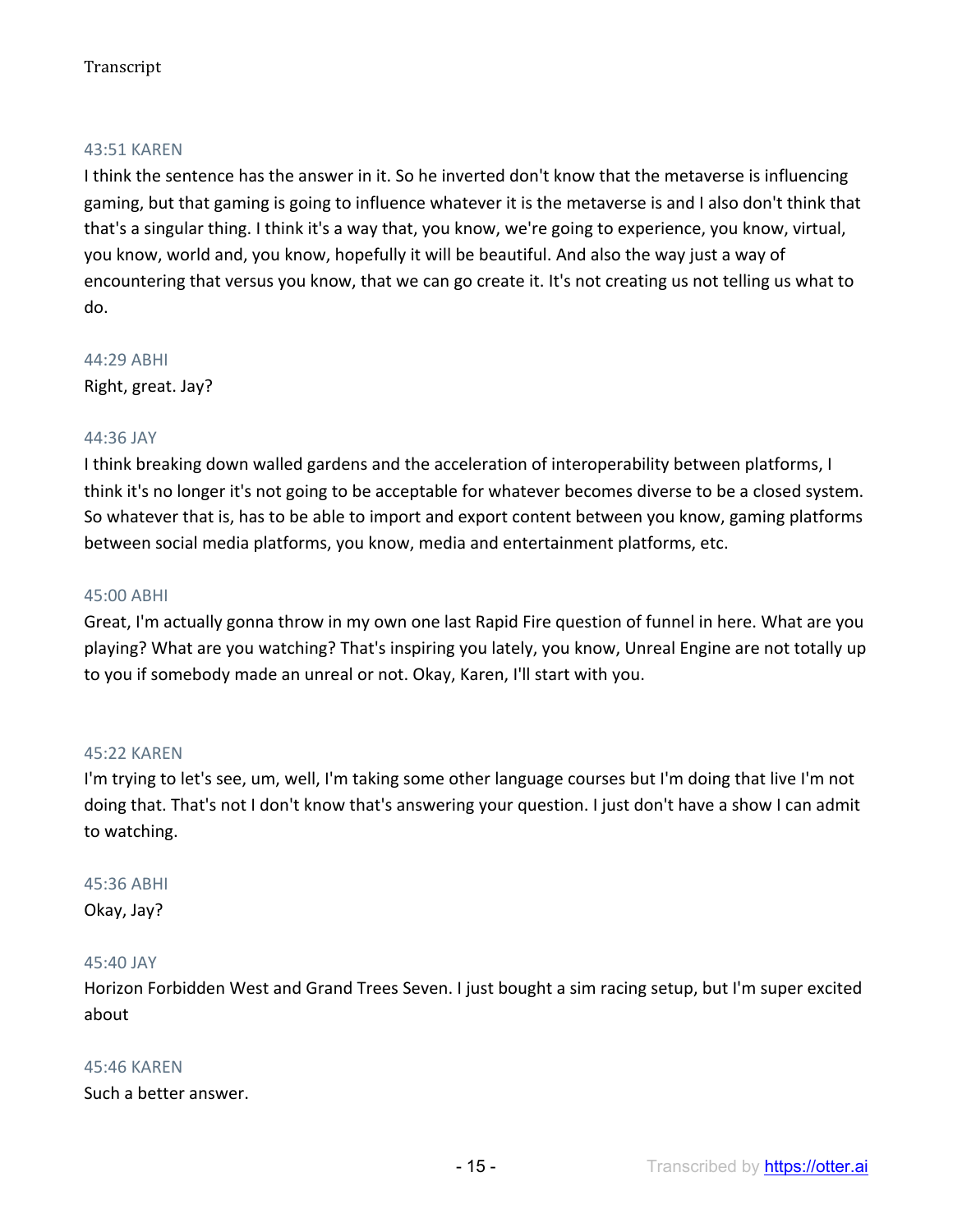## 45:53 CHRIS

I've been dabbling in throwbacks was playing some like old school Unreal Tournament the other day and just getting my butt kicked so bad.

## 46:02 ABHI

I like it. Chris, Chris staying on brand on games. I like it. Cool. Alrighty, I'm going to go ahead and move over to audience q&a here for the last, you know, 10 or so minutes? already getting started with the first one. Okay, but so how are independent game developers incorporated into the creative process? Within Epic? If so, how do you how do you interact with with independent game developers? At Epic? What does that look like?

### 46:37 JAY

Yeah, from from the Engine licensing side, we similar talking about, you know, third parties outside of Epic in terms of indie game developers, we don't really get involved in the creative process. But what we do is we support from a technical perspective, if they're using Unreal Engine, so there's lots of interaction and lots of support in terms of getting them on board in terms of how to use Unreal Engine and any bugs or optimizations they need. So there's lots of sort of interactivity in that sense, but it's there's not a lot of meddling in the creative process.

#### 47:12 ABHI

Cool, Chris? Karen, anything you want to add onto that?

### 47:16 KAREN

It's similar for the media and entertainment space as well, maybe we do have some collaboration. So it gets a little, you know, ven-diagrammy there, but for the most part follows the same model.

#### 47:30 ABHI

Cool. Um, any advice for people interested in writing careers in the gaming space? Any advice?

### 47:41 JAY

For writing careers? .

#### 47:44 ABHI

Yeah. Anyone that's in writing specifically?

#### 47:47 KAREN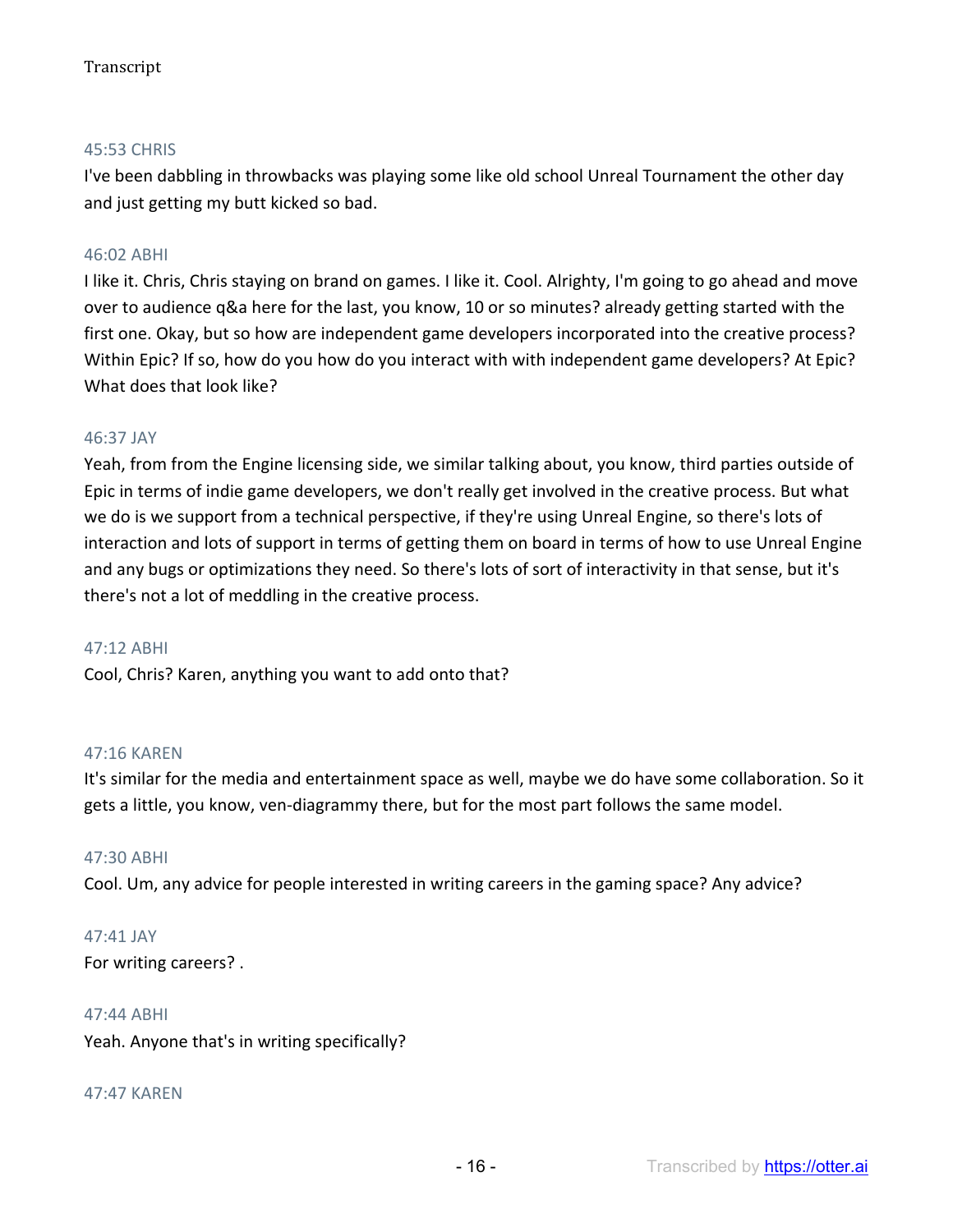That's fun. I don't know as much about writing for games. But I do think that taking writing and putting it in a real time context is super interesting. Because I think that you because of that quick iterative process, it affects the writing and shout out to a program we did last year with Tribeca Film Festival that was exactly about this. And we called Writing in Unreal is just an idea I had. And we ended up developing it into a program and a way of approaching the engine for writers. And you can google that and see that there's some panels that might be fun, you know, to watch with some real practical advice, and people who are really doing that, not just thinking about doing it, but literally putting that into their tool chest. So I'd point you that way.

### 48:39 ABHI

Cool. This is a bit more of a tactical question. But you know, I, as part of the mega MegaGrants and sponsored shorts I met, you're looking at a lot of creators, you speak to the importance of personal projects versus calling classwork when kind of assessing credibility or breaking in. You call it someone that straight out of college, do? How do you evaluate portfolio?

## 49:10 KAREN

I'll see that first Chris, and then over to you. You know, a good idea is a good idea. And that doesn't mean that Oh, I like your story. But it could mean that it just means Oh, you're really thinking about using this technology in an interesting way. We, we want we want you to embrace it, and then we feel so confident in the technology, we know that it's going to be in a creator toolkit as you move on in your career. So I don't I don't know that I would add anything more just to that, you know, I would, you know, I don't know that we would say Oh, I'm a student, you know, but I would say that, you know, experience does matter as well. So, you know, just being honest with yourself and what you're trying to do I think will is important and it will come through.

### 49:58 ABHI

Cool. Anything else, folks, Chris?

# 50:01 CHRIS

Yeah, I mean, you know, maybe a little bit of the core of the question there is obviously I remember my my time it do get in your time is precious in the person's demanding, and there's a lot that's asked of you, and there's only so many hours in a day. And if part of that question is around, well, if I have hours to trade off, and do I spend them studying, or do I spend them working on my personal project? I mean, my answer is it everyone learns differently. And I know personally, that sitting in a classroom and listening to a lecture is not how I learned, I learned by actually better off sitting in a library and do problem sets by myself or getting my hands on something and building something. So you know, by no means so just go not go to your classes and flunk out. But But certainly, like, if you're talking about what is the difference between a 3.5 GPA, 3.3 GPA and having a lot of awesome side passion projects,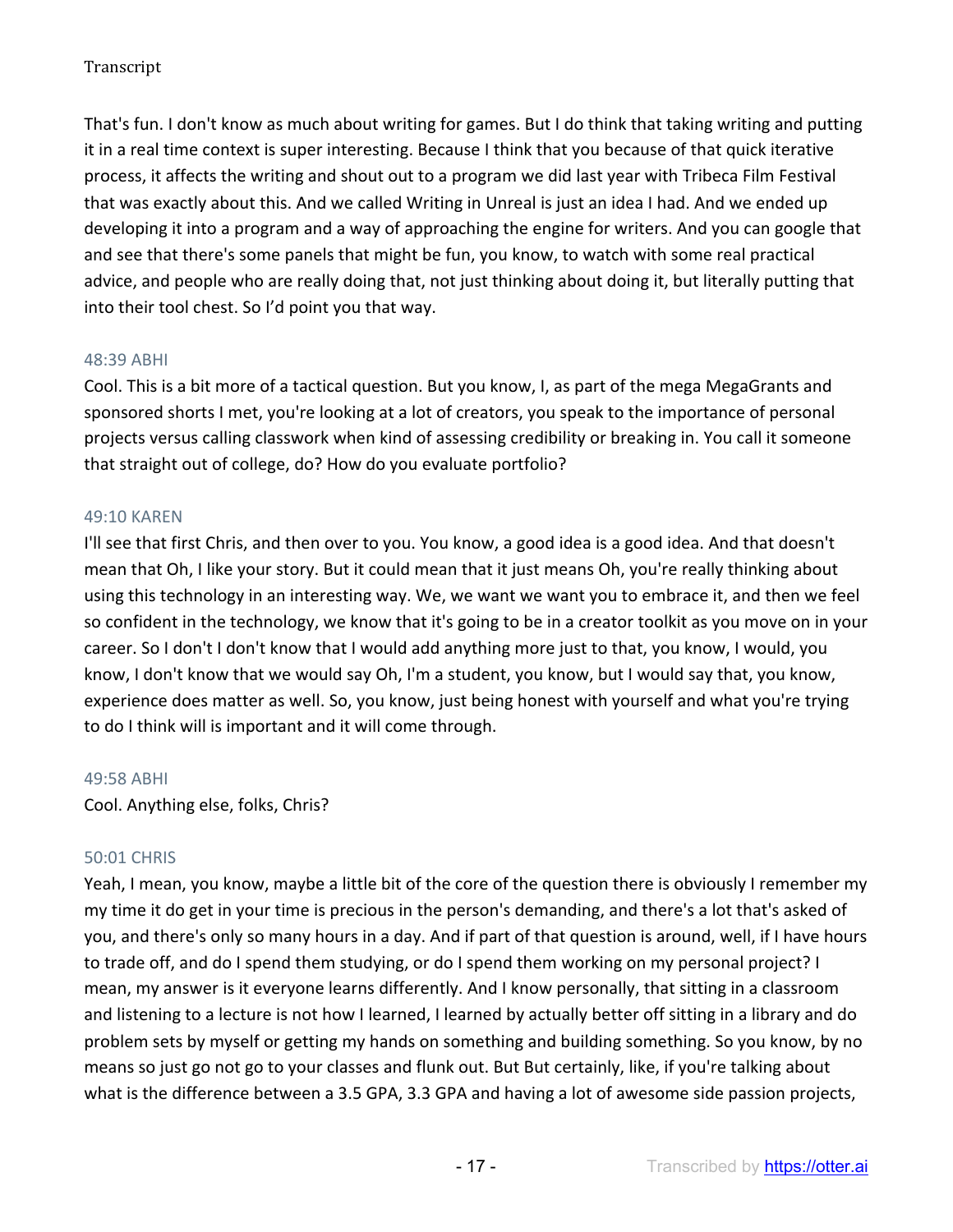like, go do the thing you're excited about, you know, like, at the end of the day, I think a number on a resume in terms of GPA is not it's not the end all be all. And I think, particularly in something like gaming, it's an industry where people really do appreciate the passion. And if you're like, hey, we'll get this awesome portfolio inside project that I have. I think that that goes a long way. So it's my point to not worry too much about grades.

# 51:27 ABHI

I like it. Going to like Epic, and yeah, the company, what like, what would you say is unique about the culture of epic as folks that might be interested in the company and is potentially applying one day ketose tell us about one or two things that you think makes epic, uniquely epic

### 51:43 KAREN

I'll repeat a point I made earlier, just because I think it's that I feel that strongly. That's, it's such a generous culture, very highly collaborative. So everyone is, you know, excited about a project, putting their best foot forward, you know, so I would say, and then I think that that's reflective. In the collaboration, too, we had outside of epic as well. So super generous of time, and thought and skill and expertise. It's remarkable. I've never seen anything quite like it.

#### 52:28 JAY

I think one thing, or probably the most unique thing about Epic, and its philosophy is that we play the long game, we're in it for the long run. So whether it's about the way that epic treats its employees, or even the way that Epic treats its partners, or its consumers, the player, the player base, we aren't in there for short term game gain and to squeeze what we can out of you while we can, it really is about building the relationship and building the trust and respecting that person or partner in hopes that it pays off in the long run, right. And having that that one employee remain with you for 567 years is much more valuable than, you know, having that turnover and squeezing out what you can into and you know, crunching your employees essentially. So it's really a place that treats its employees well, and that carries over to how it interacts with its external partners too.

### 53:19 CHRIS

Yeah, echo Jay's sentiment there. And you know, I think Tim is a definitely a really visionary. He's a visionary. And he really is wanting to help create this, this open and very ecosystem, which I think is, is really cool and unique and is refreshing in a business context. And I think he feel that internally as well as it's like Jay said, our interactions with partners. And the, the one thing I'll add is just the it's just such an eclectic place. I mean, within the gaming industry, you bring so many different backgrounds, you have, you know, people with deep expertise in software engineering, you can, you know, program the physics engine within Unreal Engine, and then you have folks that are artists who are actually, you know, building our characters and our storylines and you bring all those people into one company, and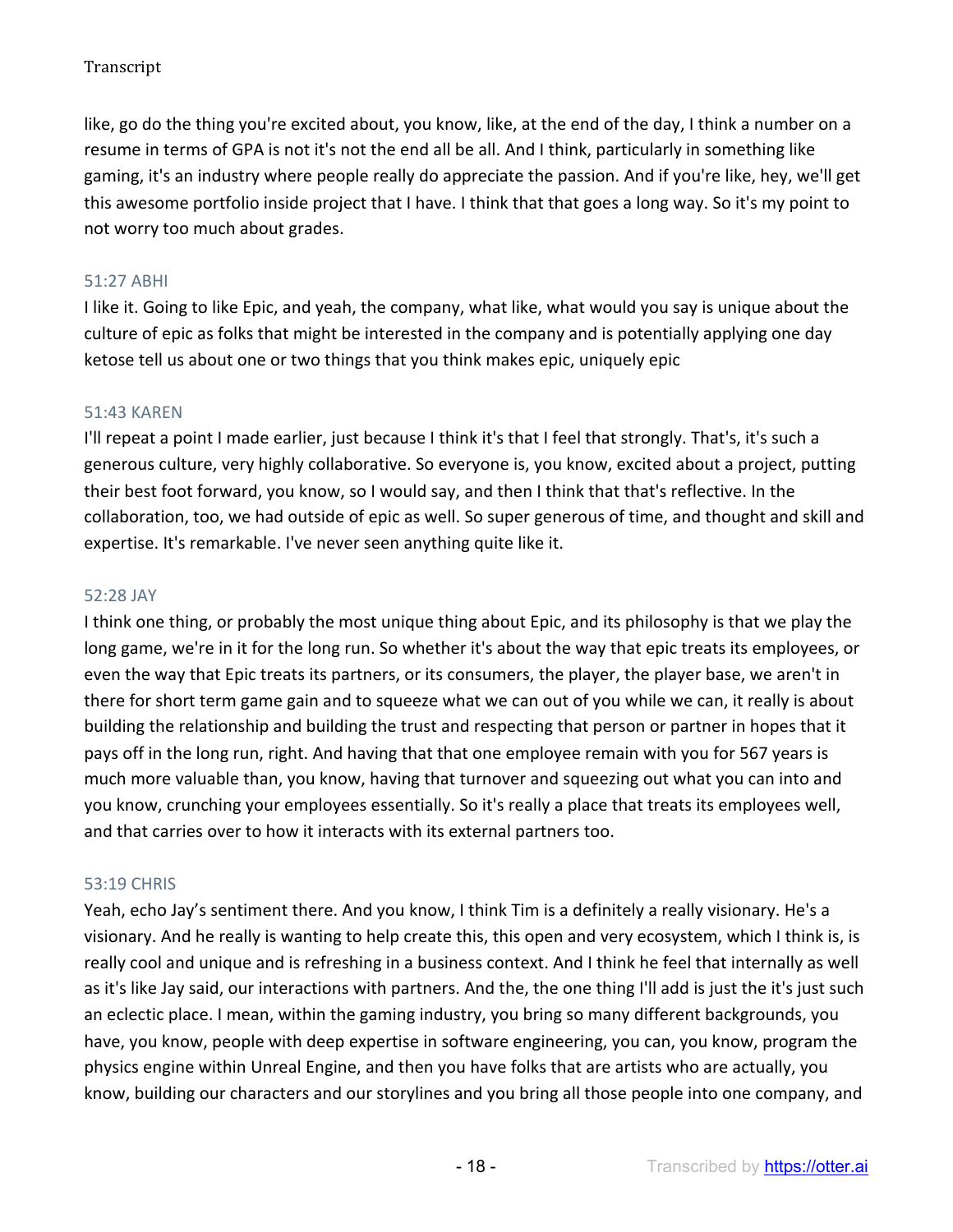it's really cool. It's just an eclectic place. I feel like you can learn a ton from everyone around you and definitely no, no, no boring days. And I always feel like I'm just showing up and learning something new every day.

## 54:25 ABHI

Speaking of that, like long term vision, and kind of where the industry is heading. Yeah, a lot of different concepts are mentioned interoperability, kind of, you know, enabling the creator, obviously, how gaming is going to shape the metaverse right. But what do you think are the challenges that are looming? That will need to be solved right what what are the big challenges in your path? You know, in the long game, so to speak.

### 54:56 KAREN

I think there's a list of technical challenges for sure. which I won't we probably shouldn't get into. I think there's language. You know, there's, you know, I think, you know, you have to think into it with international mindset, you can't think of it, you know, from the Northern American mindset of, you know, the long game that is. So I think those all add up. And I think there's if there's any new kind of communication mechanic that needs to be enabled to unlock, you know, whatever, this new future is going to be right. Has that have we found that isn't yet to be discovered?

#### 55:41 CHRIS

Yeah, I think another thing I'll add to that, it's just how this whole how the whole ecosystem operates commercially, right? We're talking about in a version of the open Metaverse, so there's multiple meta verses, and you're removing between Roblox and fortnight. And these are things like how do you actually what's the monetization model? How is everyone participating that in a way that it's it's fair and equitable and kind of all ships rise? And I think that is no short undertaking in terms of coordinating with so many different players. So it'll you know, it's a long game, a lot of the, like Jay said, you know, a lot of the stuff we're thinking about at Epic is we're not talking one two year horizon, we're talking 5-10 year horizon. So it's, it'll, it'll be a long journey, but it'll certainly be a fun and dynamic one.

#### 56:30 ABHI

So like my takeaway, and for folks on the call, it sounds like we're gonna need a lot of smart people from a lot of diverse backgrounds and expertise to come together, whether you're dealing engineering, technical side, , the business side, a lot of opportunity to have a hand in the long game here. So yeah, I appreciate that. And yeah, there's some good good comments in chat here. A lot of hey, how do we how do we do something? Yeah, hackathon with Unreal Engine, you know, some some good kind of comments out here in chat. I know there is one one question I you know, we epic and Microsoft, Xbox. Are. We go way back years before? Right? There is one question. For me on the Xbox side, I just quickly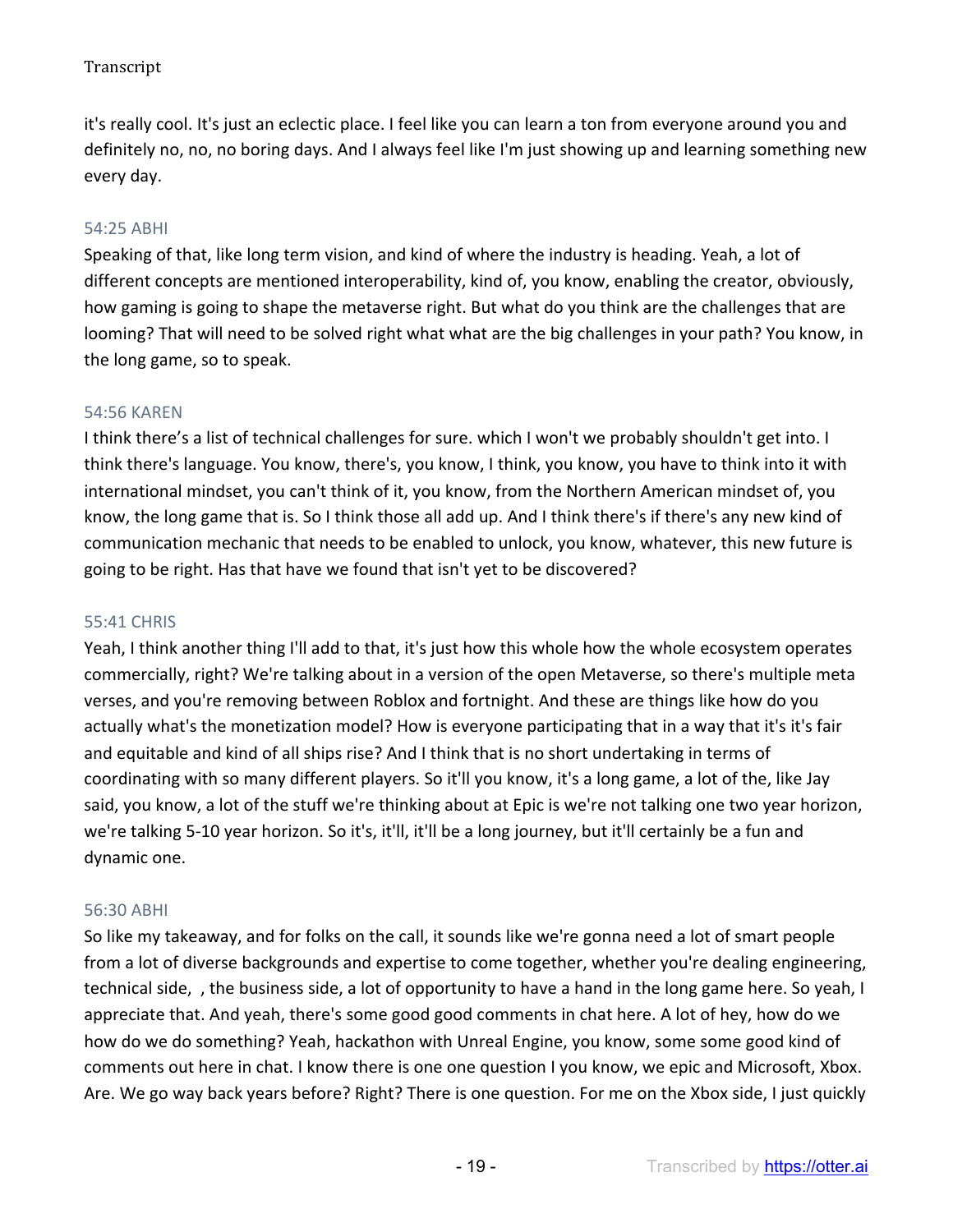answer it. The question is, how did you get involved in the marketing business strategy side of gaming at Xbox? How does gaming marketing differ from other entertainment forums? Is good Jay, Karen. Chris, great to for you to weigh in, as well as quickly answer. For me my story, my journey. I applied to Mike, I studied math and art to the moving image film at Duke.

I applied to Microsoft, on a whim, my junior year. I actually talked to Amy Unell, I took her class, I was on a path, to probably go to New York City and trying to become a producer on a show or something like that, right? Try and grind my way in show business. But I applied to Microsoft on a whim. And I didn't even put two and two together that Xbox was under Microsoft, right? And so I get to the interview, and I meet a person from Xbox. And I'm like, Oh, wow, gaming is like a real thing that I could potentially work on. And one thing led to another, I got the internship, my junior year in marketing at Xbox. So another good case of math major, working on marketing, totally learned on the job. But you know, the core skill sets that we discussed earlier, clear communication, being able to think through problems in a really structured way. That's what really paved the way for me to get the opportunity and return full time.

I've been at Xbox for six years working in various roles as business planner, on our on our games, business, and marketing. And now I'm on the strategy side on Game Pass, working on content planning, acquisition, just really quickly on gaming marketing and how it differs from other entertainment. I'll just say the audience, you know, I'm sure there's a ton of gamers in the audience today and on this call, gamers, you know, are they know what they want? They you have to be very, very conscious of, you know, their needs and kind of their, their insights around them. And they'll they're very vocal, right, gamers will will let you know if something isn't going well, where if they get feedback is very clear, very prominent. So as a as a marketer, as someone working in the industry, it's both exciting to know that you have a very active and engaged audience, but also a double edged sword and that, you know, you could quickly you have hear from them if you're doing things that they don't like. So, I'll say I'll say that you've got a very passionate and vocal base, particularly with gaming audience, I will say gaming is a broad field, right? You've got mobile gamers, PC gamers, console gamers, all types. So yeah, but pretty vocal. I'll stop there. Thanks so much. You know, Karen, Jay, Chris, it was so great getting to chat with you.

# 57:28 DAVE KARGER

That's it for this episode of DEMAN Live. I'm DAVE KARGER, DEMAN is a signature program of Duke Arts and Duke Alumni Engagement and Development. Follow DEMAN on social and stay updated at DukeDEMAN.com, that's d e m a n.com where you can find our full archive of episodes. Thanks so much for joining us. See you next time.